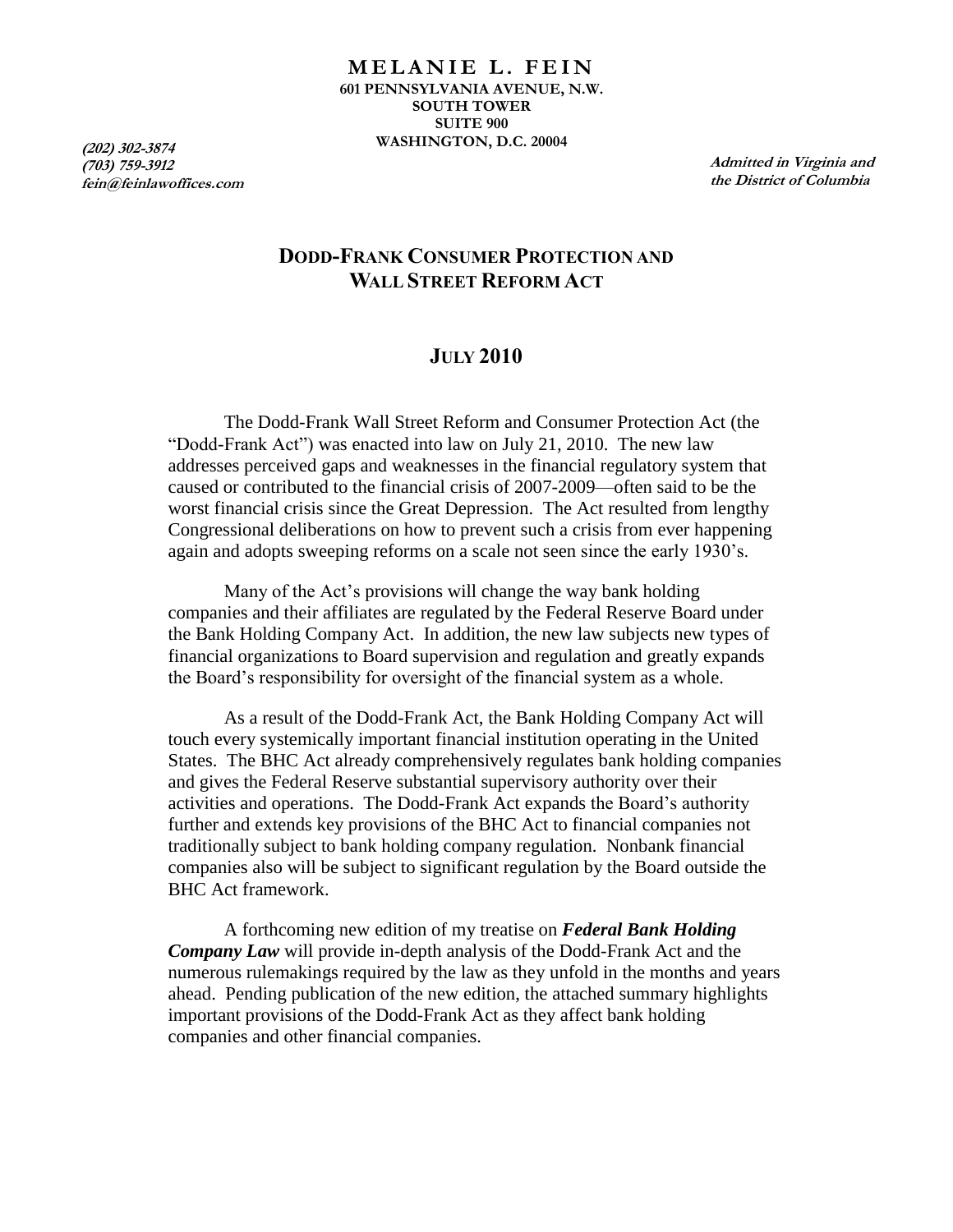| I.  |                                                           |  |
|-----|-----------------------------------------------------------|--|
| II. |                                                           |  |
|     | A.                                                        |  |
|     | <b>B.</b>                                                 |  |
|     | C.                                                        |  |
|     | Recommendations for "More Stringent" Supervision  8<br>D. |  |
|     | E.                                                        |  |
|     | F.                                                        |  |
|     | G.                                                        |  |
| Ш.  |                                                           |  |
|     | A.                                                        |  |
|     | <b>B.</b>                                                 |  |
|     | $\mathbf{C}$ .                                            |  |
|     | D.                                                        |  |
|     | Е.                                                        |  |
|     | Limits on Concentration and Credit Exposures  11<br>F.    |  |
|     | G.                                                        |  |
|     | H.                                                        |  |
|     | Ι.                                                        |  |
|     | J.                                                        |  |
|     | <b>K.</b>                                                 |  |
|     | L.                                                        |  |
|     | <b>M.</b>                                                 |  |
|     | N.                                                        |  |
|     | <b>O.</b>                                                 |  |
|     | <b>P.</b>                                                 |  |
|     |                                                           |  |
|     | Q.<br>R.                                                  |  |
|     |                                                           |  |
|     | S.                                                        |  |
| IV. | <b>ENHANCED FEDERAL RESERVE SUPERVISORY POWERS 15</b>     |  |
| V.  |                                                           |  |
|     | A.                                                        |  |
|     | <b>B.</b>                                                 |  |
|     | $C_{\bullet}$                                             |  |
|     | Well-Capitalized and Well-Managed Requirement  18<br>D.   |  |
|     | E.                                                        |  |
|     | F.                                                        |  |
|     | G.                                                        |  |
|     |                                                           |  |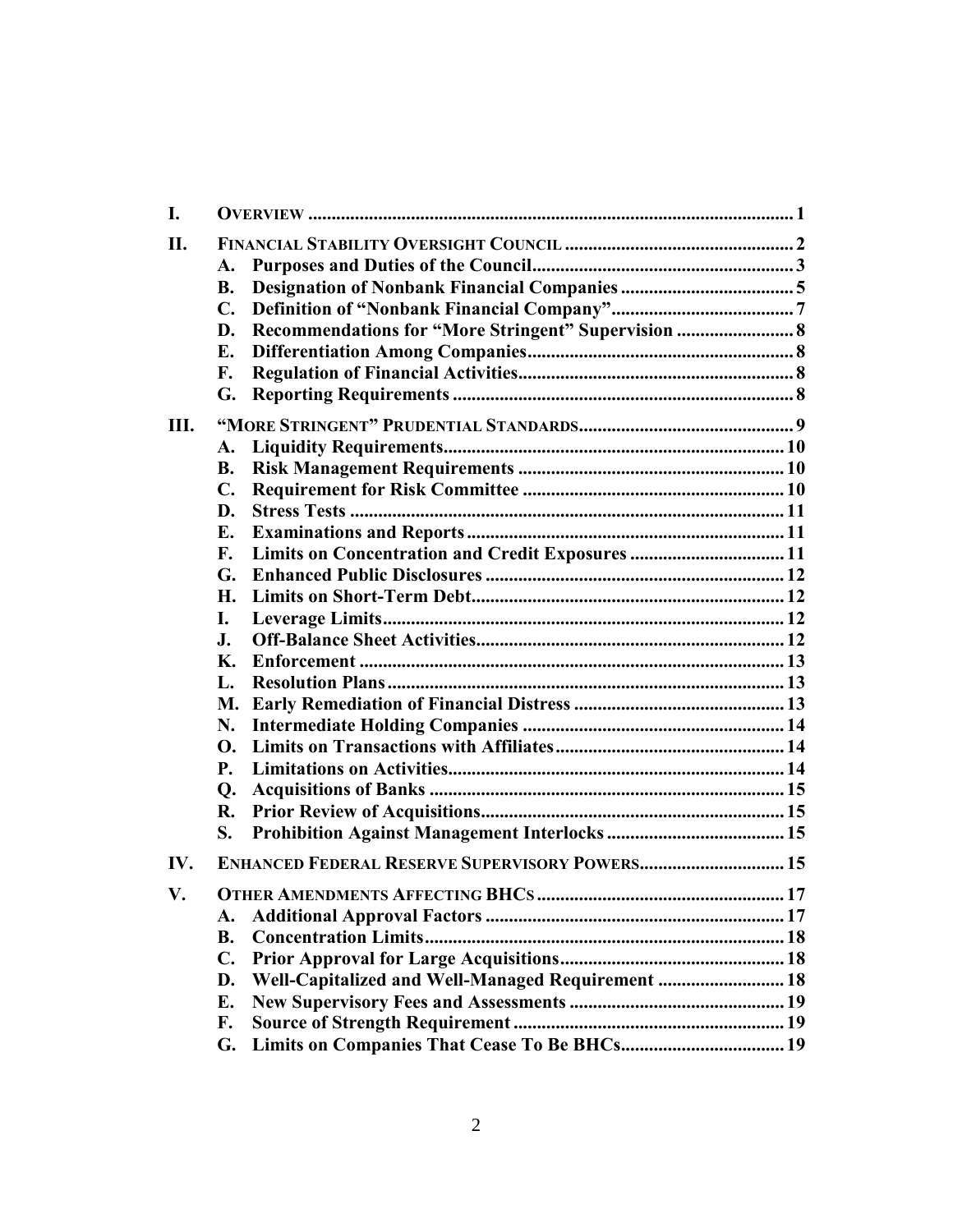| VI.             |                                                        |  |
|-----------------|--------------------------------------------------------|--|
|                 |                                                        |  |
|                 |                                                        |  |
|                 |                                                        |  |
|                 |                                                        |  |
|                 | VII. LIMITS ON PROPRIETARY TRADING AND HEDGE FUNDS  23 |  |
|                 |                                                        |  |
| $\mathbf{IX}$ . |                                                        |  |
|                 |                                                        |  |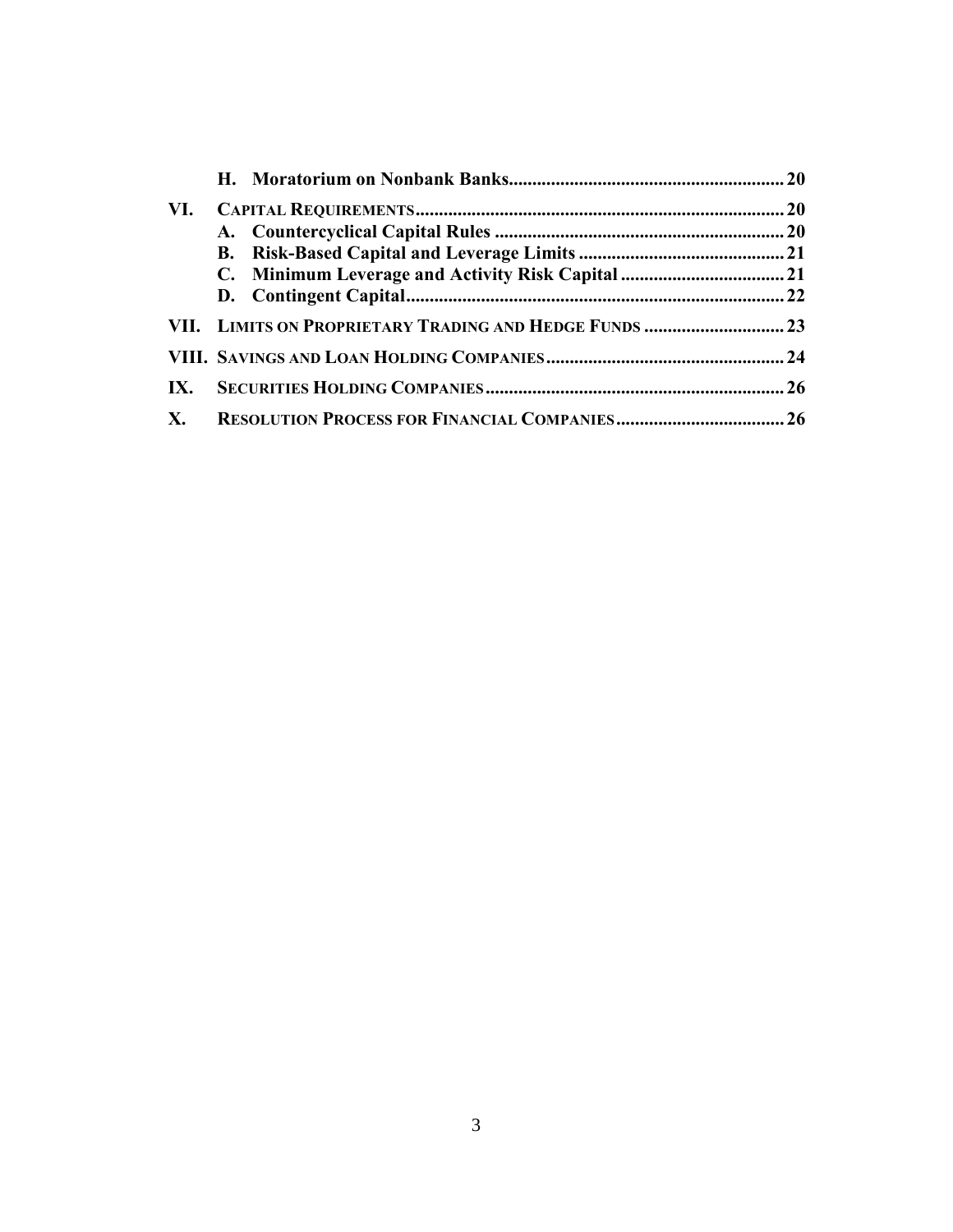# <span id="page-3-0"></span>**I. OVERVIEW**

The Dodd-Frank Act includes the following key provisions affecting bank holding companies and nonbank financial firms:

> Bank holding companies with total consolidated assets of \$50 billion or more are subject to more stringent prudential standards, including increased capital and liquidity standards, credit concentration limits, leverage limits, risk controls, and other standards.

Nonbank financial companies that meet certain criteria are subject to similar prudential standards and oversight by the Federal Reserve Board.

S&L holding companies are subject to Federal Reserve supervision and regulation under the BHC Act.

Limits on the Board's supervision of functionally regulated subsidiaries of bank holding companies (e.g., securities firms and insurance companies) are modified or eliminated.

A new entity called a "securities holding company" is created under the BHC Act and subjected to Board supervision.

New concentration limits on mergers and acquisitions are established under the BHC Act.

Restrictions on proprietary trading by bank holding companies and Board-supervised nonbank financial companies are mandated.

Certain companies that cease to be bank holding companies will be subject to continued restrictions under the BHC Act.

A 3-year moratorium is imposed on new applications for FDIC insurance by industrial banks, credit card banks, and trust banks exempt from the definition of "bank" under the BHC Act if they are directly or indirectly owned or controlled by a commercial firm.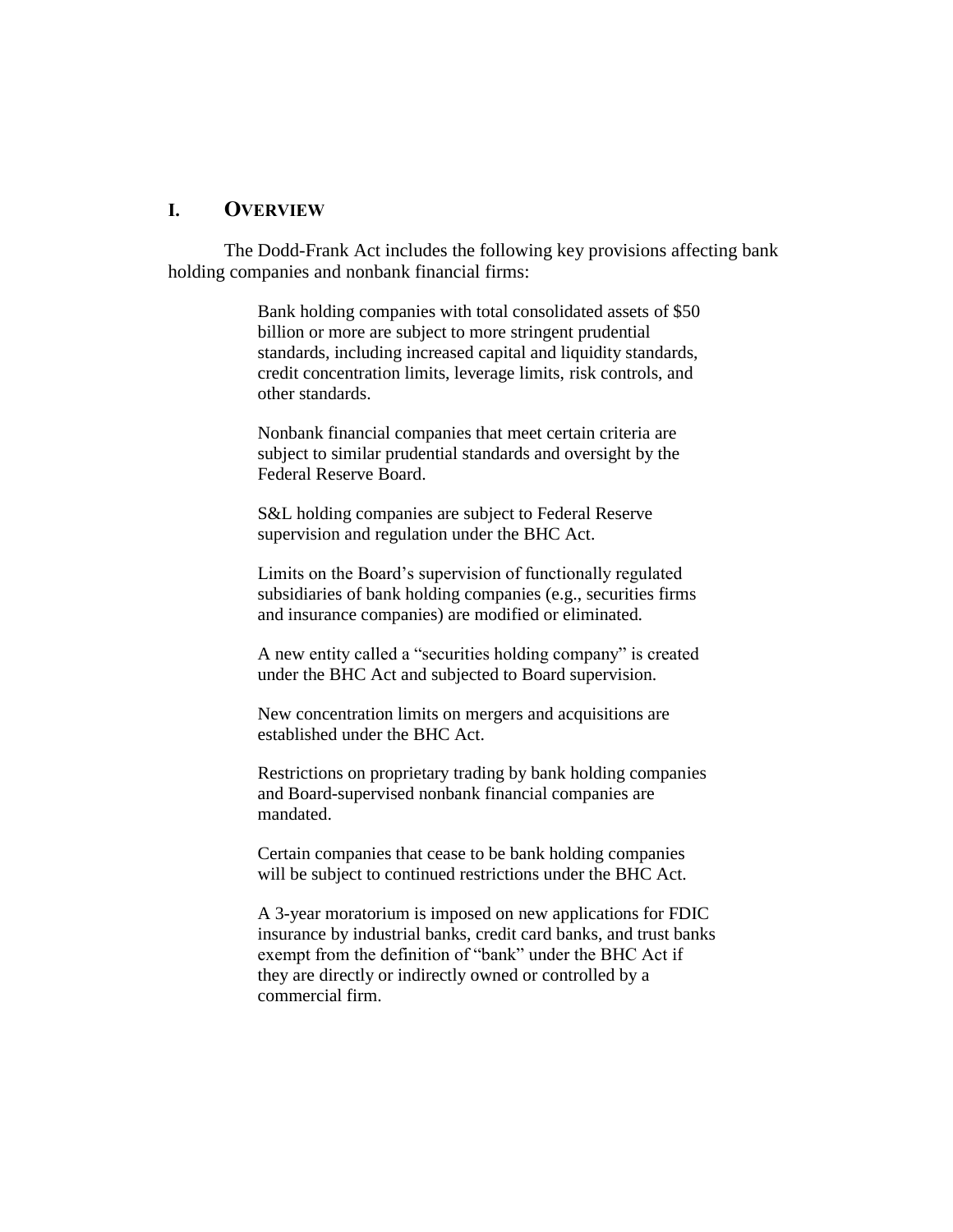In addition to the above reforms, the Dodd-Frank Act significantly modifies the financial regulatory architecture. Among other things, the Office of Thrift Supervision is abolished and its functions are transferred to the Office of the Comptroller of the Currency and the Federal Reserve Board. The SEC's supervisory functions are diminished but its investor protection and enforcement roles are significantly enhanced. A new Bureau of Consumer Protection is created. The FDIC is given resolution authority for the orderly liquidation of bank holding companies and other financial companies.

Potentially the biggest change in the regulatory landscape affecting bank holding company regulation is the creation of a new Financial Stability Oversight Council. Many of the reforms in the Dodd-Frank Act will occur under the oversight of this new interagency body. The Council's principal regulatory function is to designate nonbank financial companies for supervision by the Federal Reserve Board and to make recommendations for enhanced prudential standards applicable to such companies as well as large, interconnected bank holding companies. The Council also will act in a non-regulatory capacity gathering information, reporting to Congress, and making recommendations on supervisory and regulatory matters of systemic concern.

The Dodd-Frank Act calls for numerous rulemakings, studies and reports on regulatory matters where Congress elected not to prescribe specific statutory provisions. The outcome of these rulemakings and related activities likely will result in additional reforms and clarifications that could further alter the regulatory framework for bank holding companies and other financial companies.

These and other provisions of the Dodd-Frank Act will be analyzed in detail in a forthcoming new edition of *Federal Bank Holding Company Law.* The following summary highlights certain of the Act's provisions that will affect bank holding companies and their affiliates going forward.

# <span id="page-4-0"></span>**II. FINANCIAL STABILITY OVERSIGHT COUNCIL**

Title I of the Act, titled the "Financial Stability Act of 2010," creates a Financial Stability Oversight Council comprised of the following as voting members:

- Secretary of the Treasury (designated as Council chairman)
- Chairman of the Federal Reserve Board
- Comptroller of the Currency
- Chairman of the Securities and Exchange Commission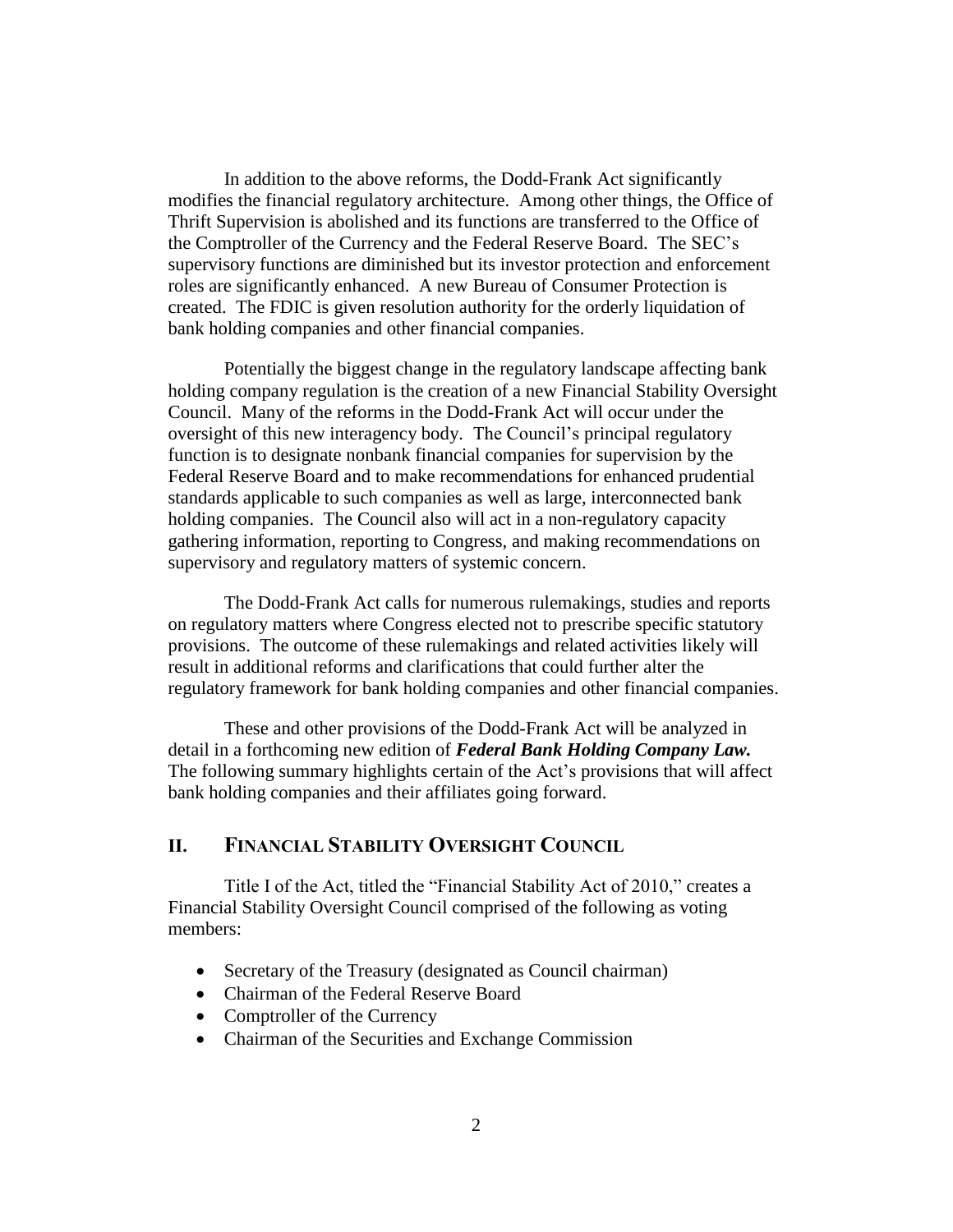- Director of the Bureau of Consumer Protection
- Chairman of the Federal Trade Commission
- Chairman of the Federal Deposit Insurance Corporation
- Chairman of the Commodity Futures Trading Commission
- Chairman of the National Credit Union Administration
- Director of the Federal Housing Agency, and
- An independent member having insurance expertise and appointed by the President.

The Council also will have nonvoting members, including state securities and insurance commissioners and banking supervisors. The Council is authorized to appoint special advisory, technical, or professional committees and is required to meet at least quarterly.

# <span id="page-5-0"></span>**A. Purposes and Duties of the Council**

The purposes of the Council are the following:

- To identify risks to the financial stability of the United States that could arise from the material financial distress or failure, or ongoing activities of large, interconnected bank holding companies or nonbank financial companies, or that could arise outside the financial services marketplace;
- To promote market discipline by eliminating expectations on the part of shareholders, creditors, and counterparties of such companies that the Government will shield them from losses in the event of failure; and
- To respond to emerging threats to the stability of the United States financial system.

The duties of the Council are non-regulatory in nature and include the following:

- To collect information and assess risks to the United States financial system;
- To provide direction to a new Office of Financial Research;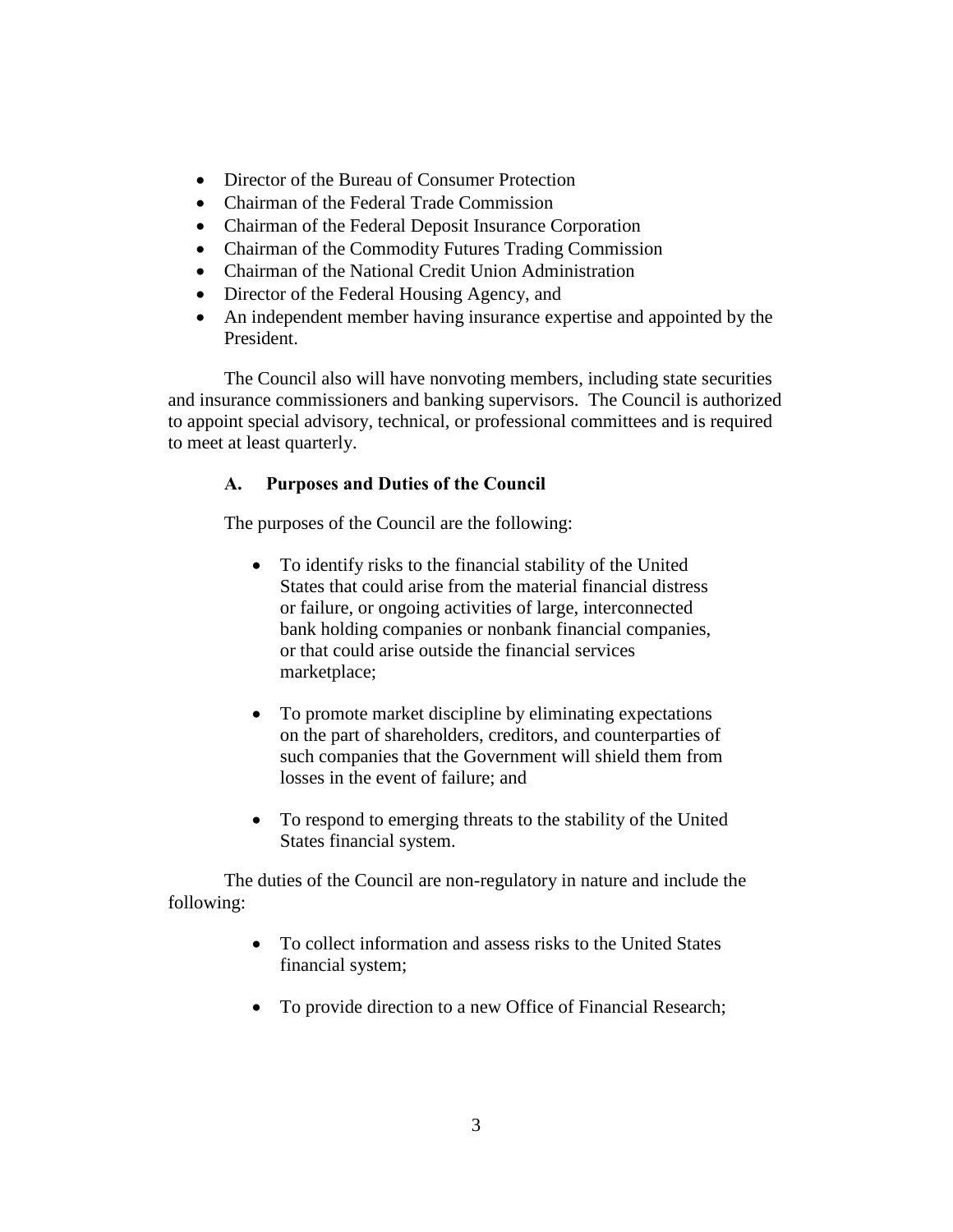- To monitor the financial services marketplace in order to identify potential threats to the financial stability of the United States;
- To monitor domestic and international financial regulatory proposals and developments and to make recommendations to enhance the integrity, efficiency, competitiveness, and stability of the U.S. financial markets;
- To facilitate information sharing and coordination among the financial regulatory agencies regarding policy, rulemaking, examinations, reporting requirements, and enforcement actions;
- To recommend general supervisory priorities and principles;
- To identify gaps in regulation that could pose risks to financial stability;
- To require supervision by the Federal Reserve Board for nonbank financial companies that may pose risks to the financial stability of the United States in the event of their material financial distress or failure or because of their activities;
- To make recommendations to the Federal Reserve Board concerning the establishment of heightened prudential standards for risk-based capital, leverage, liquidity, contingent capital, resolution plans and credit exposure reports, concentration limits, enhanced public disclosures, and overall risk management for nonbank financial companies and large, interconnected bank holding companies;
- To identify systemically important financial market utilities and payment, clearing and settlement activities;
- To make recommendations to primary financial regulatory agencies to apply new or heightened standards and safeguards for financial activities or practices that could create or increase risks of significant liquidity, credit, or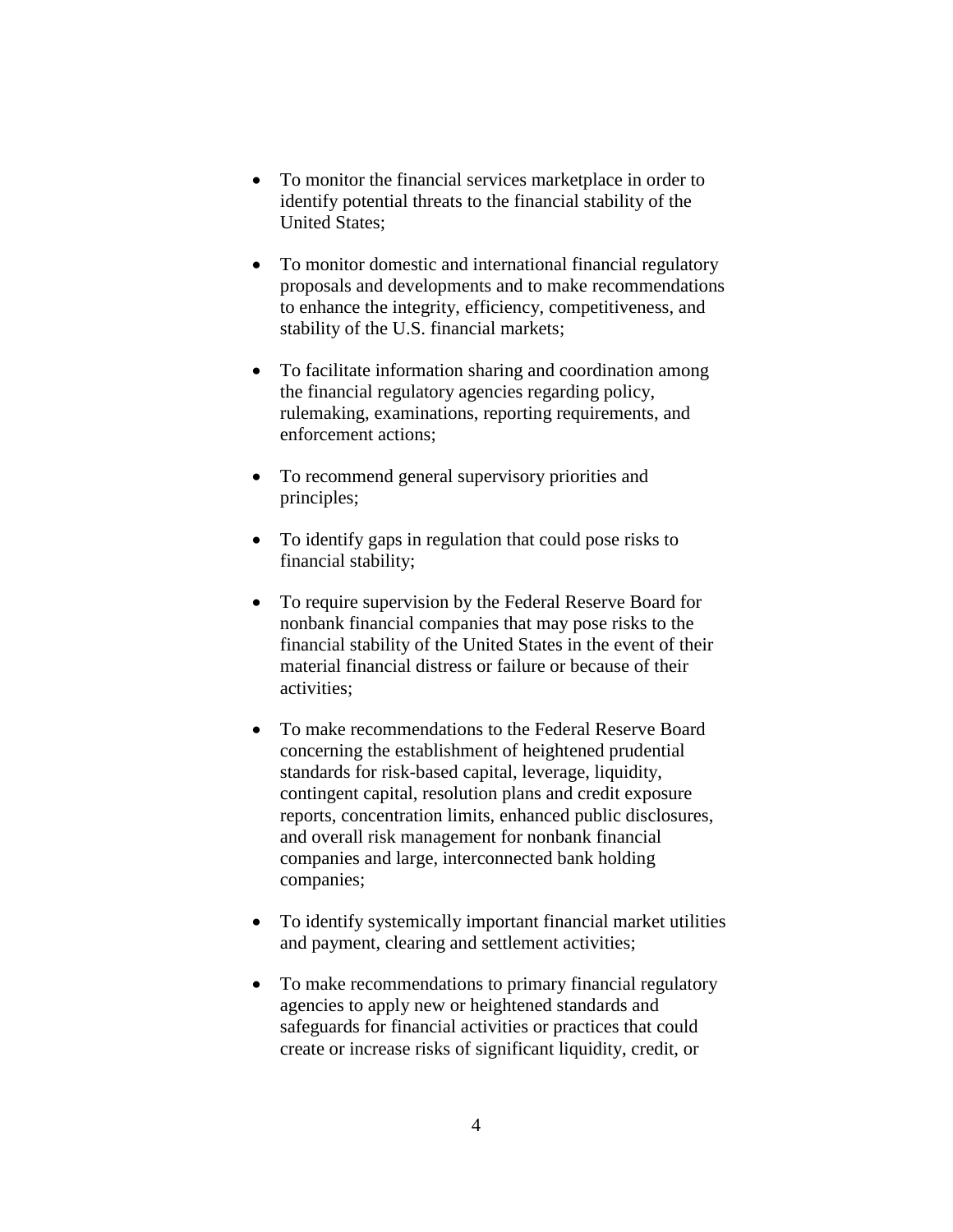other problems spreading among bank holding companies, nonbank financial companies, and U.S. financial markets;

- To review and submit comments to the SEC and any standard-setting body with respect to accounting principles, standards, or procedures;
- To provide a forum for discussion and analysis of emerging market developments and financial regulatory issues and resolution of jurisdictional disputes; and
- To report annually to Congress on its activities, significant financial market and regulatory developments, and potential emerging threats to the financial stability of the United States.

# **B. Designation of Nonbank Financial Companies**

<span id="page-7-0"></span>A key responsibility of the Financial Stability Oversight Council is to designate nonbank financial companies that shall be subject to supervision and regulation by the Federal Reserve Board.

By a 2/3's vote, the Council is authorized to determine that a U.S. nonbank financial company shall be supervised by the Federal Reserve Board and shall be subject to prudential standards imposed by the Board. Any such determination must be based on a finding by the Council that material financial distress at the nonbank financial company, or the nature, scope, size, scale, concentration, interconnectedness, or mix of activities, could pose a threat to the financial stability of the United States.

The language of the Act appears to contemplate that the determination will be made on a company-by-company basis rather than by industry sector or class of institutions. The Council would not necessarily be precluded from making categorical determinations, however, based on a tailoring of the relevant criteria to like-institutions in particular industry sectors.

In making such a determination, the Council is required to consider the following factors: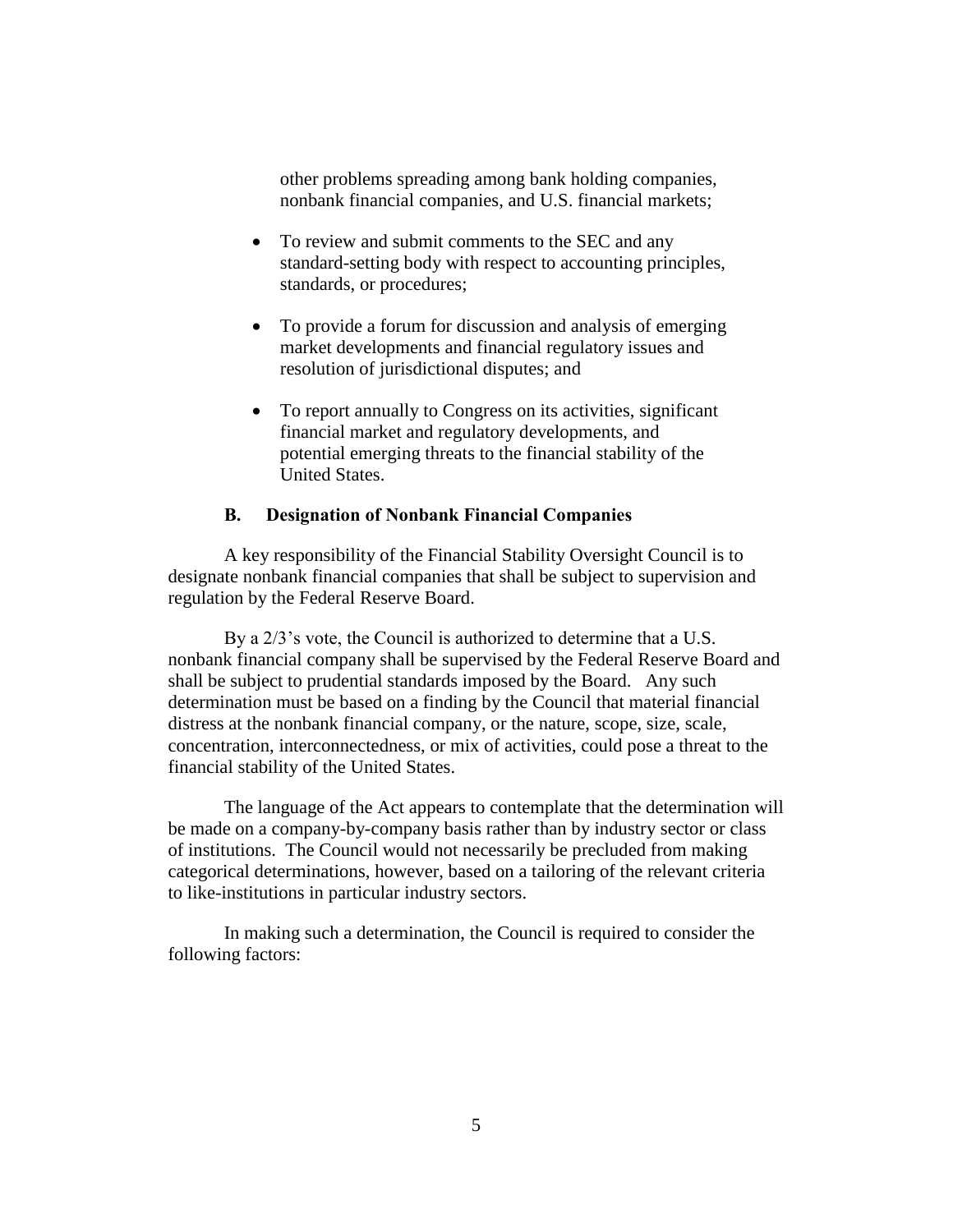- The extent of the leverage of the company;
- The extent and nature of the company's off-balance sheet exposures;
- The extent and nature of the transactions and relationships of the company with other significant nonbank financial companies and significant bank holding companies;
- The importance of the company as a source of credit for households, business, and state and local governments and as a source of liquidity for the United States financial system;
- The importance of the company as a source of credit for low-income, minority, or underserved communities, and the impact that the failure of such company would have on the availability of credit in such communities;
- The extent to which assets are managed rather than owned by the company, and the extent to which ownership of assets under management is diffuse;
- The nature, scope, size, scale, concentration, interconnectedness, and mix of the company's activities;
- The degree to which the company is already regulated by one or more primary financial regulatory agencies;
- The amount and nature of the financial assets of the company;
- The amount and types of liabilities of the company, including the degree of reliance on short-term funding; and
- Any other risk-related factors that the Council deems appropriate.

If the Council is unable to determine whether the financial activities of a nonbank financial company pose a threat to the financial stability of the United States, the Council may request the Federal Reserve Board to conduct an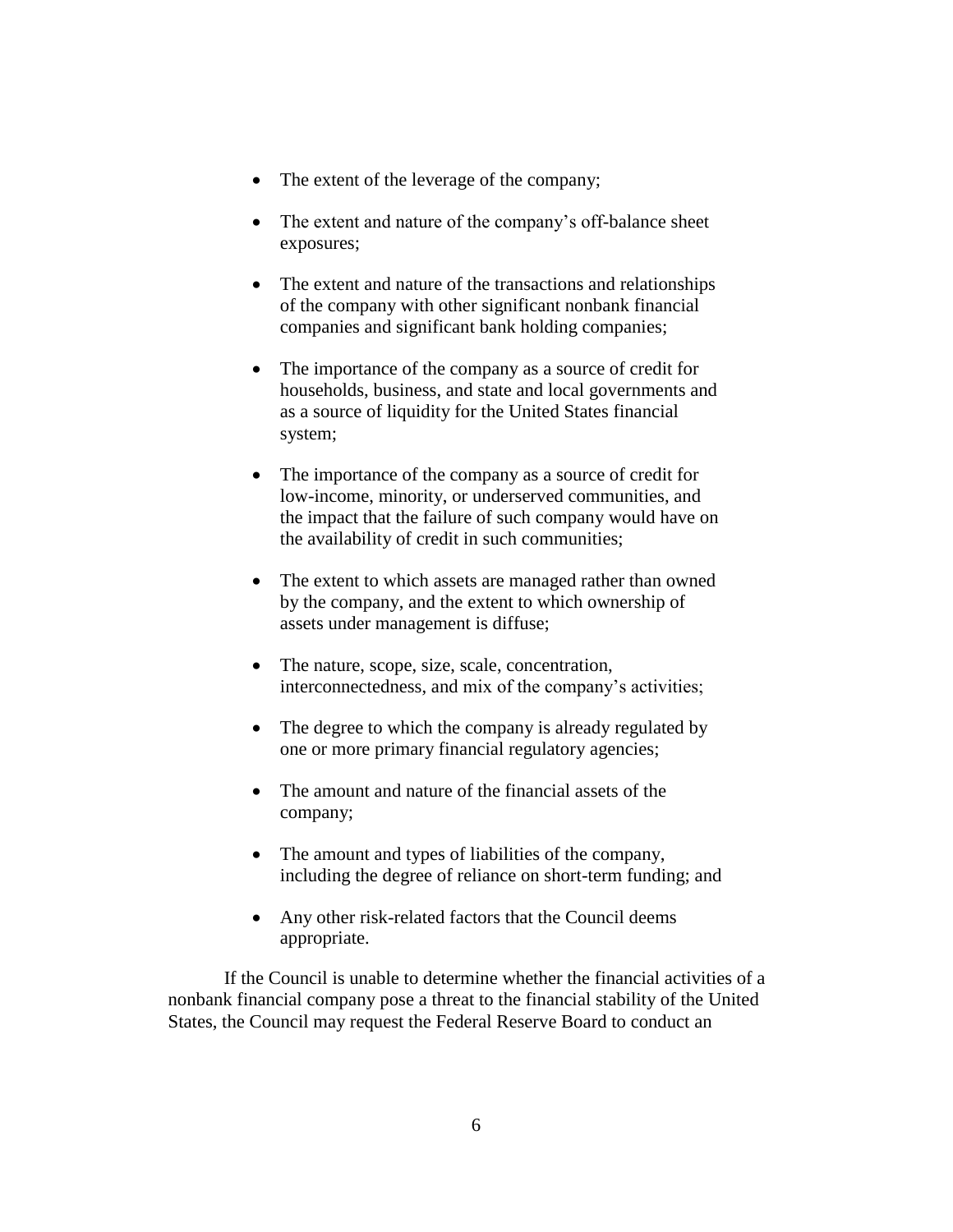examination of the company for the purpose of determining whether the company should be supervised by the Board.

If the Council determines that a nonbank financial company should be subject to Board supervision under the Act, the company is entitled to an opportunity for a hearing to dispute the determination. Judicial review is available but is limited to whether the determination was arbitrary and capricious.

If the Council determines that a nonbank financial company meets the test for supervision by the Federal Reserve Board, the company then must register with the Board and becomes subject to enhanced supervision and prudential standards.

The Act requires the Federal Reserve Board to promulgate regulations setting forth criteria for exempting certain types or classes of nonbank financial companies from supervision by the Board. In developing the relevant criteria, the Board is required to take into account the statutory factors used by the Council in determining whether a nonbank financial company should be Board supervised.

# **C. Definition of "Nonbank Financial Company"**

<span id="page-9-0"></span>A "nonbank financial company" is defined to mean, with certain exceptions, a company that is "predominantly engaged in financial activities." A company is "predominantly engaged in financial activities" if:

> the annual gross revenues derived by the company and all of its subsidiaries from activities that are "financial in nature" (as defined in the Bank Holding Company Act) represents 85 percent or more of the company's consolidated annual gross revenues, or

> the consolidated assets of the company and all of its subsidiaries related to activities that are financial in nature represents 85 percent or more of the company's consolidated assets.

The Federal Reserve Board is required to adopt regulations establishing requirements for determining if a company is predominantly engaged in financial activities.

 $\overline{a}$ 

 $1$  Exempt companies include bank holding companies, securities exchanges and clearing agencies, and Farm Credit System institutions.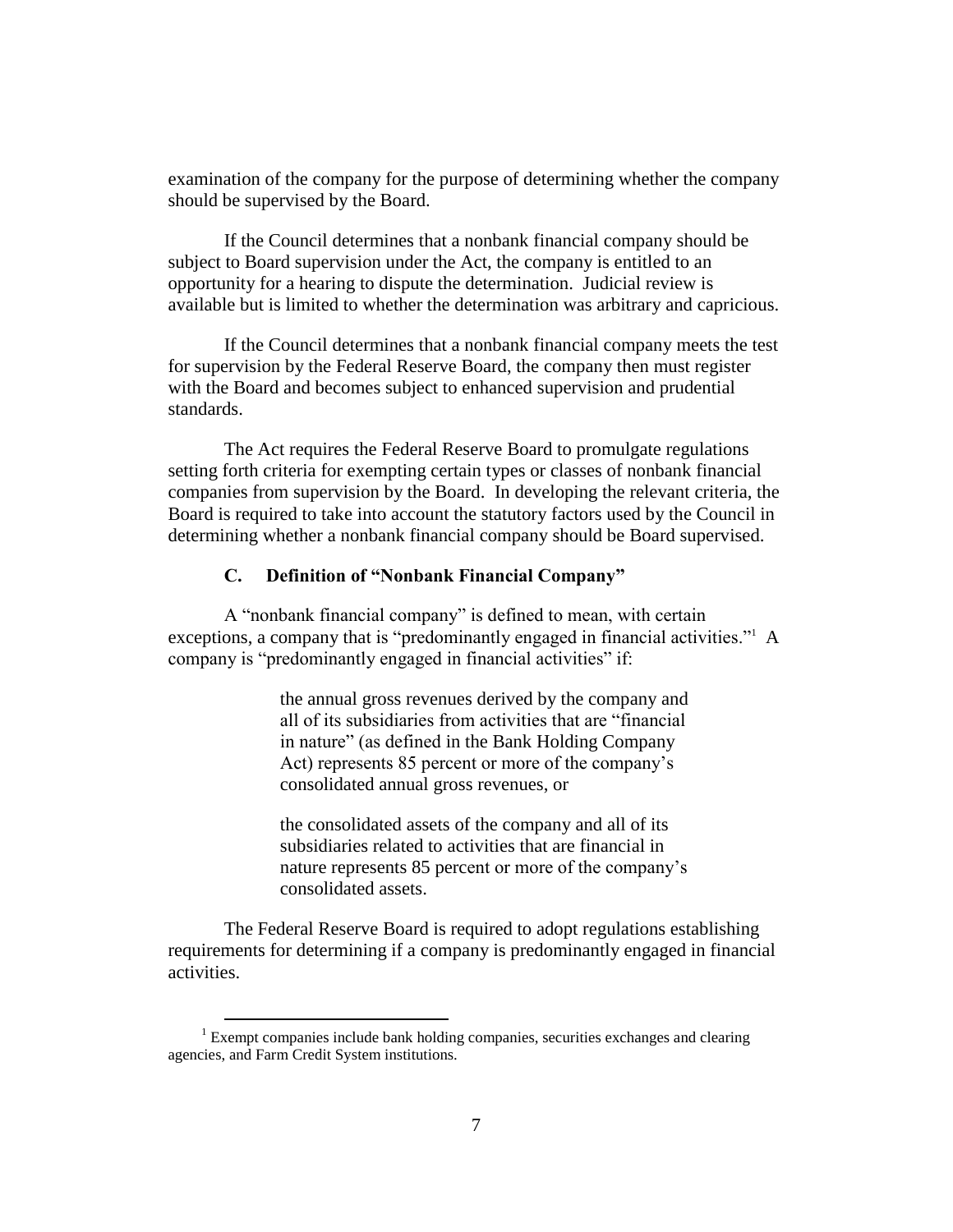# **D. Recommendations for "More Stringent" Supervision**

<span id="page-10-0"></span>The Council may make recommendations for "more stringent" supervision of Board-supervised nonbank financial companies and large, interconnected bank holding companies "in order to prevent or mitigate risks to the financial stability of the United States that could arise from the material financial distress, failure, or ongoing activities of large, interconnected financial institutions." The Council's recommendations may include risk-based capital requirements, leverage limits, liquidity requirements, resolution plan and credit exposure reporting requirements, concentration limits, a contingent capital requirement, enhanced public disclosures, short-term debt limits, and overall risk management requirements.

# <span id="page-10-1"></span>**E. Differentiation Among Companies**

The Council may differentiate among companies on an individual or category basis, taking into consideration their capital structure, riskiness, complexity, financial activities (including activities of their subsidiaries), size, and any other risk-related factors the Council deems appropriate.

The Council may recommend an asset threshold higher than \$50 billion for the application of any prudential standard and may adapt its recommendations as appropriate "in light of any predominant line of business of such company, including assets under management or other activities for which particular standards may not be appropriate."

# <span id="page-10-2"></span>**F. Regulation of Financial Activities**

The Council may recommend that that the primary financial regulatory agencies apply new or heightened standards and safeguards to financial activities conducted by institutions under their supervision. Each primary agency must impose the standards recommended by the Council or explain in writing why it has determined not to do so.

## **G. Reporting Requirements**

<span id="page-10-3"></span>The Act creates an Office of Financial Research to collect and analyze data for the Council through a Data Center and Research and Analysis Center. The Office may require the submission of periodic and other reports from any financial company for the purpose of assessing the extent to which a financial activity or financial market in which the financial company participates, or the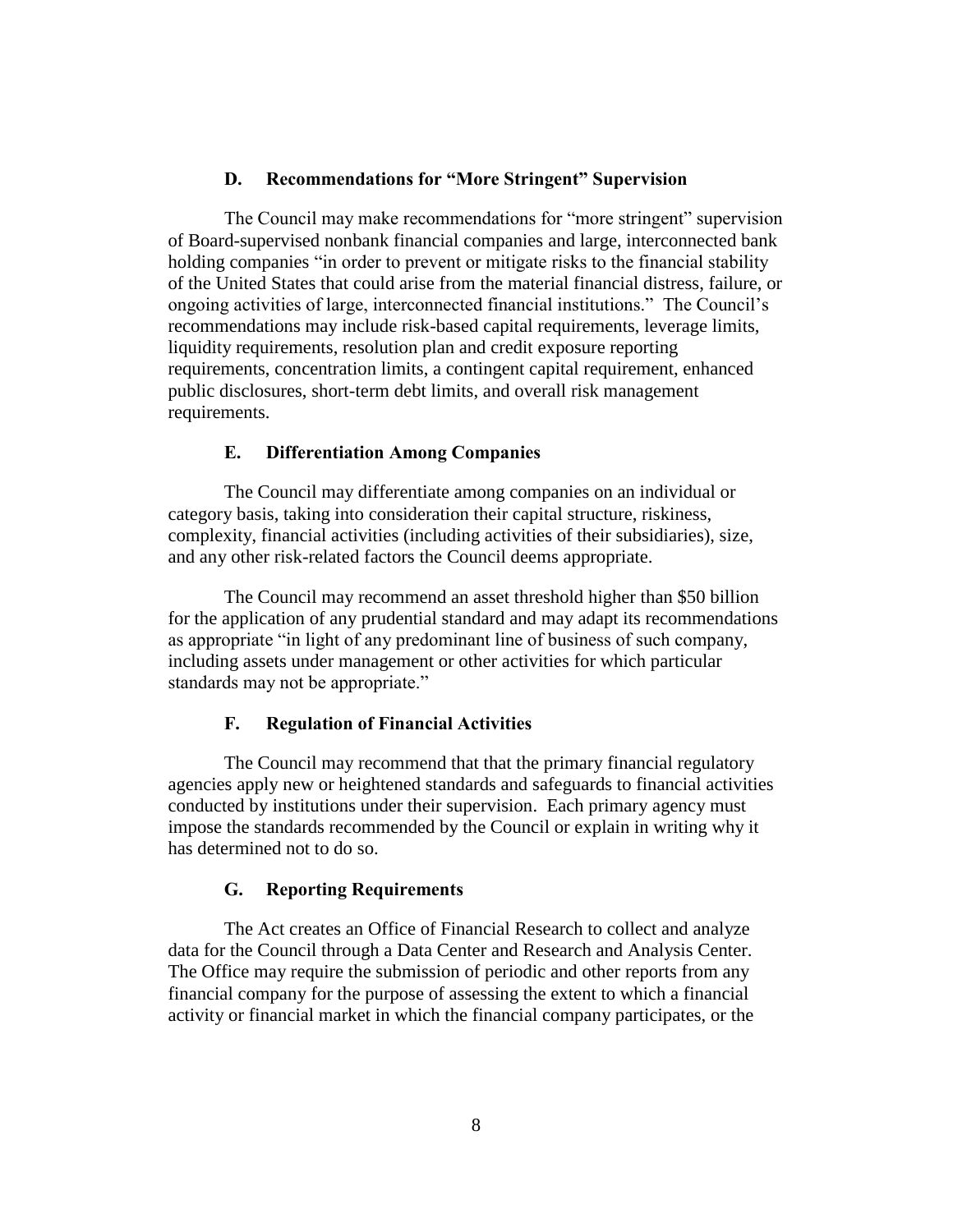financial company itself, poses a threat to the financial stability of the United States. The Office may not publish any confidential information.

The Office will be funded by assessments imposed on bank holding companies with total assets of \$50 billion or more and nonbank financial companies supervised by the Federal Reserve Board.

The Council, acting through the Office of Financial Research, may require a Board-supervised nonbank financial company or a bank holding company with total assets of \$50 billion or more to submit certified reports on the company's financial condition, risk controls, transactions with depository institution subsidiaries, and the extent to which its activities could potentially disrupt financial markets or affect the overall financial stability of the United States. The Council must rely to the fullest extent possible on reports that these companies already are required to file with federal regulators and externally audited financial statements.

# <span id="page-11-0"></span>**III. "MORE STRINGENT" PRUDENTIAL STANDARDS**

The Federal Reserve Board is required to establish prudential standards for bank holding companies with total consolidated assets of \$50 billion or more and nonbank financial companies that have been designated by the Council for Board supervision. The prudential standards must be "more stringent" than normally applicable standards and must increase in stringency with increased risk levels. Approximately 36 bank holding companies had \$50 billion in total consolidated assets as of March 31, 2010 and thus would be subject to the enhanced prudential standards. (These bank holding companies are referred to herein as "mega" bank holding companies.)

The Board also is authorized in its discretion to establish enhanced public disclosure requirements, short-term debt limits, and such other prudential standards as the Board deems appropriate.

In prescribing more stringent prudential standards for nonbank financial companies, the Board is authorized to differentiate among companies on an individual or category basis, taking into consideration capital structure, riskiness, complexity, financial activities, size, and other risk-related factors. The Board may establish an asset threshold above \$50 billion for the application of enhanced prudential standards.

The Board also is required to take into account differences among Boardsupervised nonbank financial companies and large bank holding companies,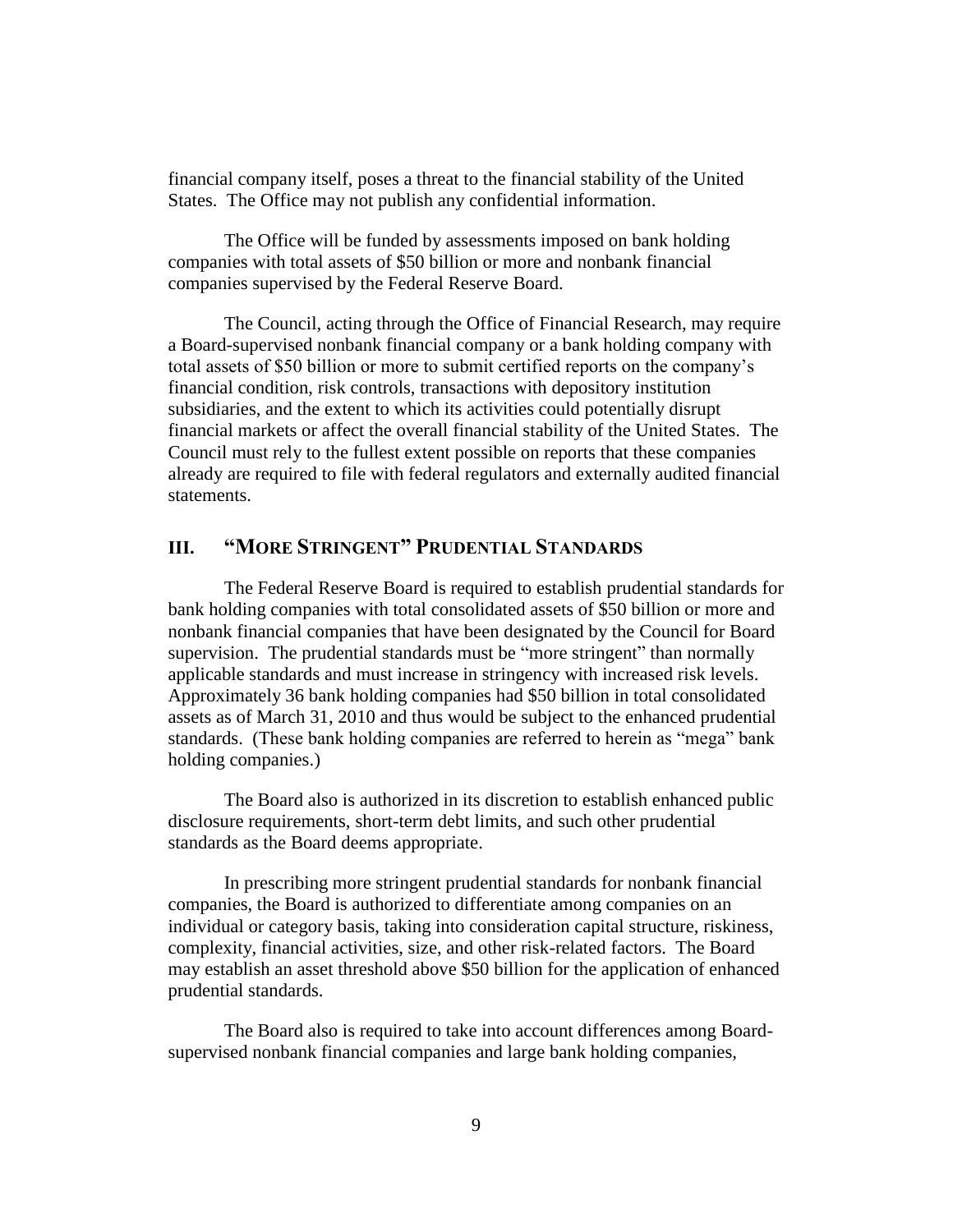including the factors that are used to determine whether a nonbank financial company should be Board supervised. The Board also is required to adapt the required standards "as appropriate in light of any predominant line of business of such company, including assets under management or other activities for which particular standards may not be appropriate."

Before imposing prudential standards, the Board is required to consult with the primary supervisor for a nonbank financial company that is a "functionally regulated subsidiary" of a nonbank financial company. That would be the Securities and Exchange Commission in the case of a securities brokerdealer, for example, or the appropriate state insurance commissioner for an insurance company.

The legal authority for the enhanced prudential standards is the Dodd-Frank Act itself and not the BHC Act, making it uncertain whether the new standards will be imposed on mega bank holding companies under Regulation Y implementing the BHC Act or under a new regulation adopted by the Board to be applicable to both mega bank holding companies and Board-supervised nonbank financial companies.

### **A. Liquidity Requirements**

<span id="page-12-0"></span>The Board is required to adopt liquidity requirements for mega bank holding companies and Board-supervised nonbank financial companies. The Act does not specify what these requirements shall consist of.

#### **B. Risk Management Requirements**

<span id="page-12-1"></span>The Board is required to adopt "overall risk management" requirements for mega bank holding companies and Board-supervised nonbank financial companies. The Act does not specify what such requirements shall consist of. As noted *infra*, each mega bank holding company and Board-supervised nonbank financial company is required to establish a risk management committee.

#### **C. Requirement for Risk Committee**

<span id="page-12-2"></span>Each Board-supervised nonbank financial company that is a publiclytraded company and each bank holding company that has total consolidated assets of \$10 billion or more and is publicly-traded is required to establish a risk committee responsible for the oversight of enterprise-wide risk management practices of the nonbank or bank holding company. The committee must have independent directors and include at least one management expert having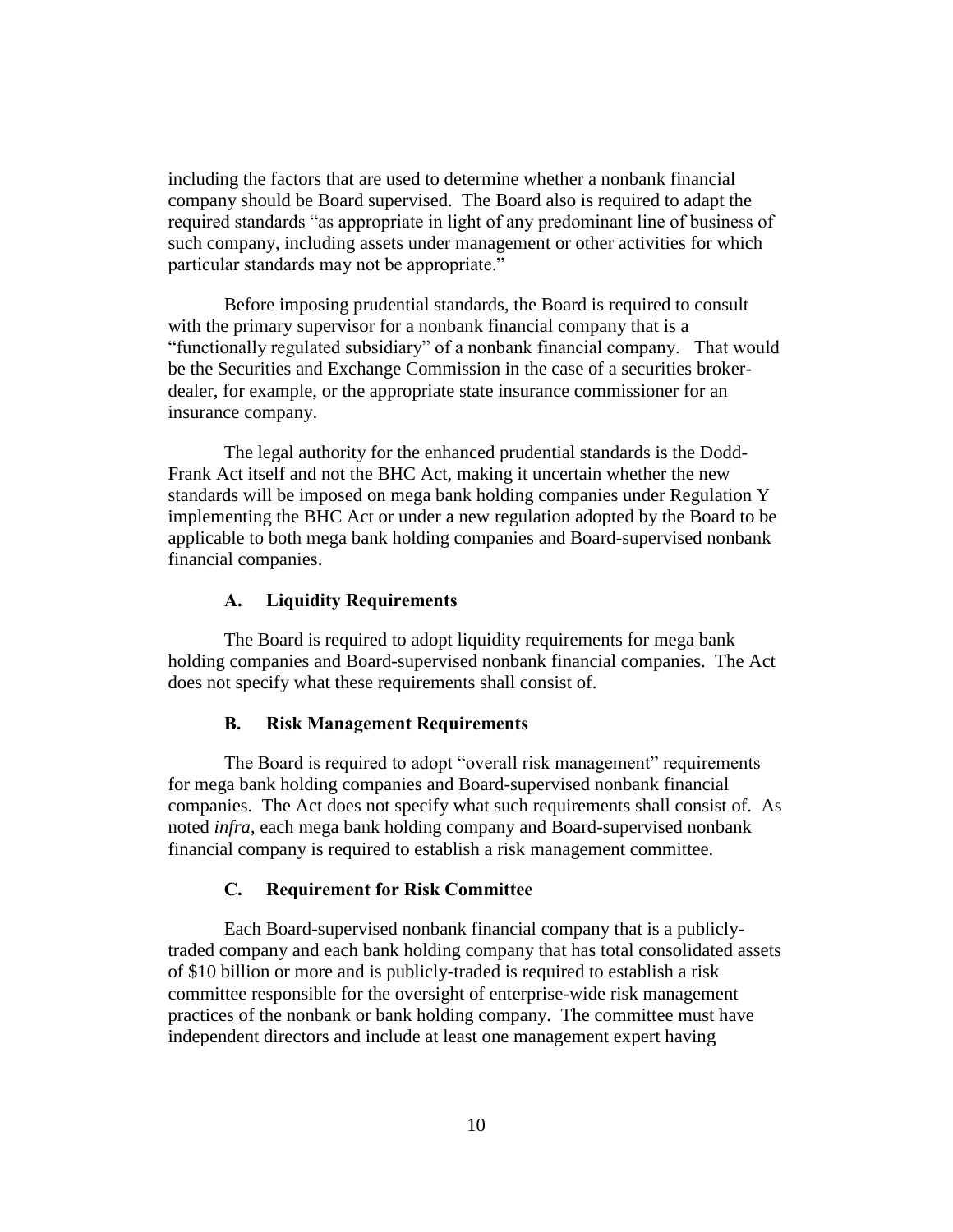<span id="page-13-0"></span>experience in identifying, assessing, and managing risk exposures of large, complex firms.

# **D. Stress Tests**

The Board is required to conduct annual stress tests of each mega bank holding company and Board-supervised nonbank financial company to determine whether such companies have the capital, on a total consolidated basis, necessary to absorb losses as a result of adverse economic conditions. Each such company is required to conduct its own semiannual stress tests. All other financial companies (including securities firms and insurance companies) that have total consolidated assets of \$10 billion or more and are regulated by a primary federal financial regulatory agency are required to conduct annual stress tests.

# **E. Examinations and Reports**

<span id="page-13-1"></span>The Board may examine any nonbank financial company supervised by it to determine the nature of the operations and financial condition of the company or any of its subsidiaries, the company's financial and other risks that may pose a threat to the safety and soundness of the company or its subsidiaries, the systems for monitoring and controlling such risks, and the company's state of compliance. The Board is required to rely to the fullest extent possible on existing examinations by the company's primary regulator.

The Board may require each nonbank financial company to submit reports under oath concerning the company's financial condition, risk monitoring and control systems, the extent to which its activities pose a threat to the financial stability of the United States, and its state of compliance. The Board must use existing regulatory reports to the fullest extent possible.

Each Board-supervised nonbank financial company and mega bank holding company is required to report to the Board, the Council, and the FDIC on the nature and extent to which the company has credit exposure to other significant nonbank financial companies and significant bank holding companies, and the nature and extent to which other significant nonbank financial companies and bank holding companies have credit exposure to it.

### <span id="page-13-2"></span>**F. Limits on Concentration and Credit Exposures**

The Board is required to prescribe standards to limit the risks that the failure of any individual company could pose to a mega bank holding company or Board-supervised nonbank financial company. Such standards must prohibit each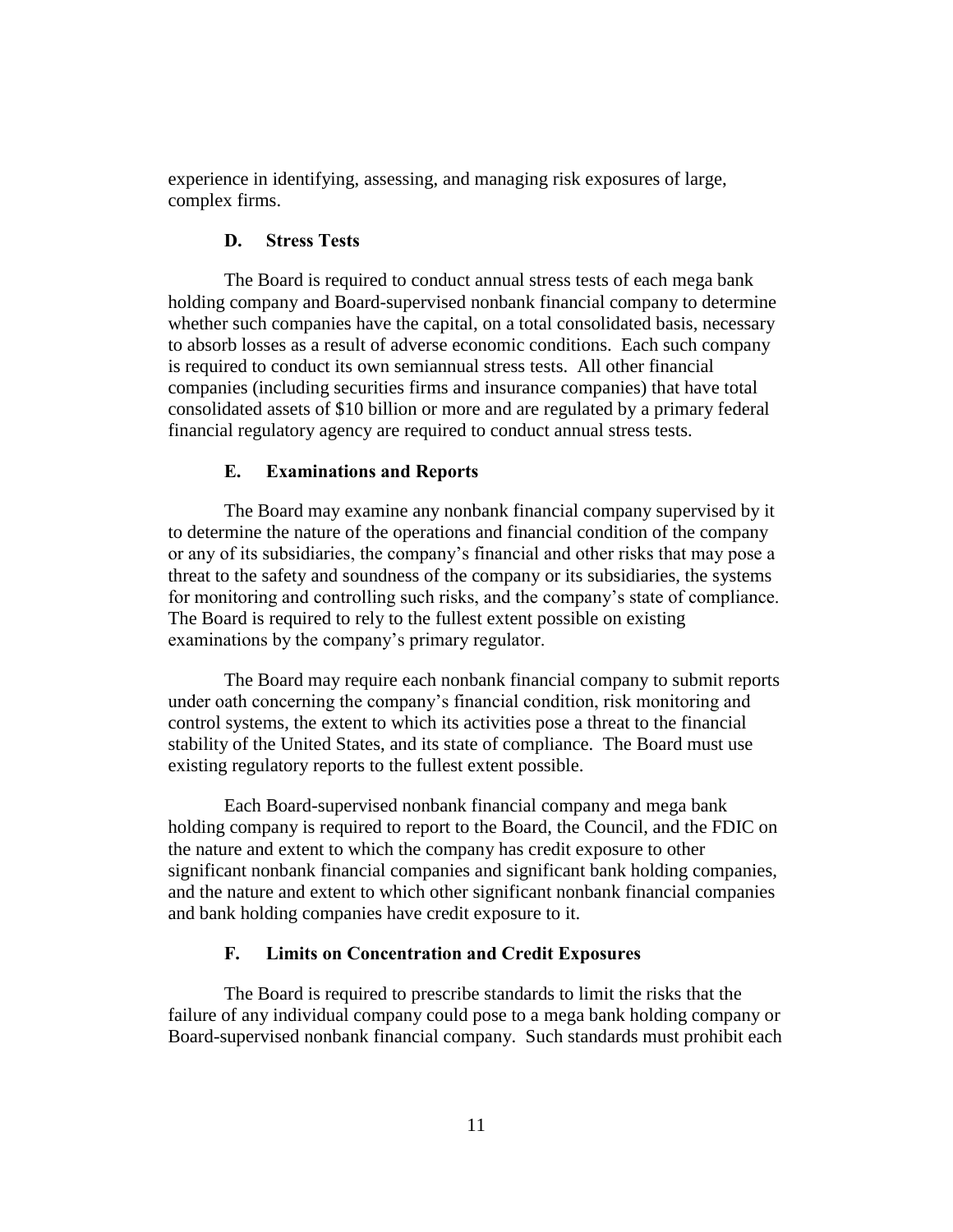mega bank holding company or Board-supervised nonbank financial company from having credit exposure to any unaffiliated company that exceeds 25 percent of the capital stock and surplus (or lower amount as determined by the Board) of the company. "Credit exposure" includes all extensions of credit to the company, including loans, deposits, and lines of credit; repurchase agreements and reverse repurchase agreements, securities borrowing and lending; guarantees, acceptances, or letter of credits; all purchases of or investment in securities issued by the company; counterparty credit exposure in connection with derivative transactions; and any other similar transactions.

#### **G. Enhanced Public Disclosures**

<span id="page-14-0"></span>The Board is authorized to adopt rules prescribing disclosures by mega bank holding companies and Board-supervised nonbank financial companies in order to support market evaluation of the risk profile, capital adequacy, and risk management capabilities thereof.

# **H. Limits on Short-Term Debt**

<span id="page-14-1"></span>The Board also may adopt rules limiting the amount of short-term debt, including off-balance sheet exposures, that may be accumulated by any mega bank holding company or Board-supervised nonbank financial company. Any such limit must be based on short-term debt as a percentage of a company's capital stock and surplus.

### <span id="page-14-2"></span>**I. Leverage Limits**

The Board is required to impose leverage limits under which a mega bank holding company or Board-supervised nonbank financial company will be required to maintain a debt to equity ratio of no more than 15 to 1, if the Council determines that the company poses a "grave threat" to the financial stability of the United States and that the imposition of such requirement is necessary to mitigate the risk such company poses to the financial stability of the United States.

## **J. Off-Balance Sheet Activities**

<span id="page-14-3"></span>The Dodd-Frank Act requires that, for purposes of meeting applicable capital requirements, a mega bank holding company or Board-supervised nonbank financial company must take into account off-balance sheet activities, including direct credit substitutes, irrevocable letter of credits, risk participations in bankers acceptances, sale and repurchase agreements, asset sales with recourse against the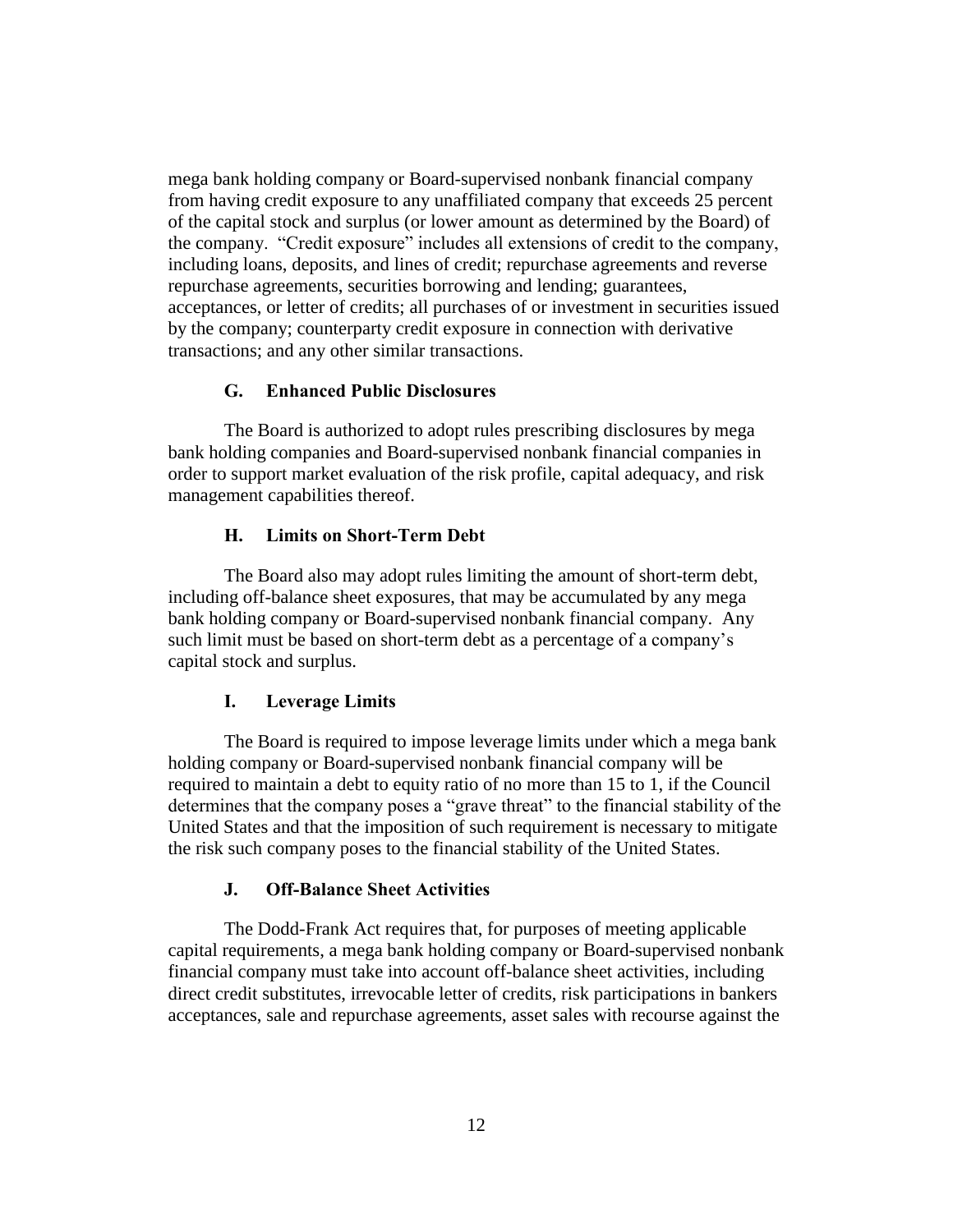<span id="page-15-0"></span>seller, interest rate swaps, credit swaps, commodities contracts, forward contracts, and securities contracts.

### **K. Enforcement**

Board-supervised nonbank financial companies are treated as if they were bank holding companies for purposes of the enforcement tools available to the Board pursuant to 12 U.S.C. § 1818. That section authorizes the Board to issue cease and desist orders, impose civil money penalties, and take other enforcement action to forestall unsafe and unsound practices. In the case of a functionally regulated subsidiary, the Board is required first to recommend that the primary financial regulatory agency initiate supervisory action and may itself do so if the primary regulator does not act within 60 days.

## <span id="page-15-1"></span>**L. Resolution Plans**

Each mega bank holding company and Board-supervised nonbank financial company is required to prepare and report to the Board, the Council and the FDIC a plan for the company's rapid and orderly resolution in the event of its material financial distress or failure (a "living will"). The plan must include information regarding the manner and extent to which any insured depository institution affiliated with the company is adequately protected from risks arising from the activities of the company or its nonbank subsidiaries and a full description of the ownership structure, assets, liabilities, and contractual obligations of the company. The plan also must identify any cross-guarantees tied to different securities and major counterparties and describe a process for determining to whom the collateral of the company is pledged.

<span id="page-15-2"></span>If the resolution plan is deemed to be not credible or would not facilitate an orderly resolution of the company, the Board may impose more stringent requirements on the company and may require divestiture of assets or operations.

#### **M. Early Remediation of Financial Distress**

The Board is required to prescribe regulations establishing requirements for early remediation of financial distress of a mega bank holding company or Board-supervised nonbank financial company, other than financial assistance from the government. The regulations must establish a series of specific remedial actions to be taken by a distressed company in order to minimize the probability that the company will become insolvent and the potential harm of such insolvency to the financial stability of the United States.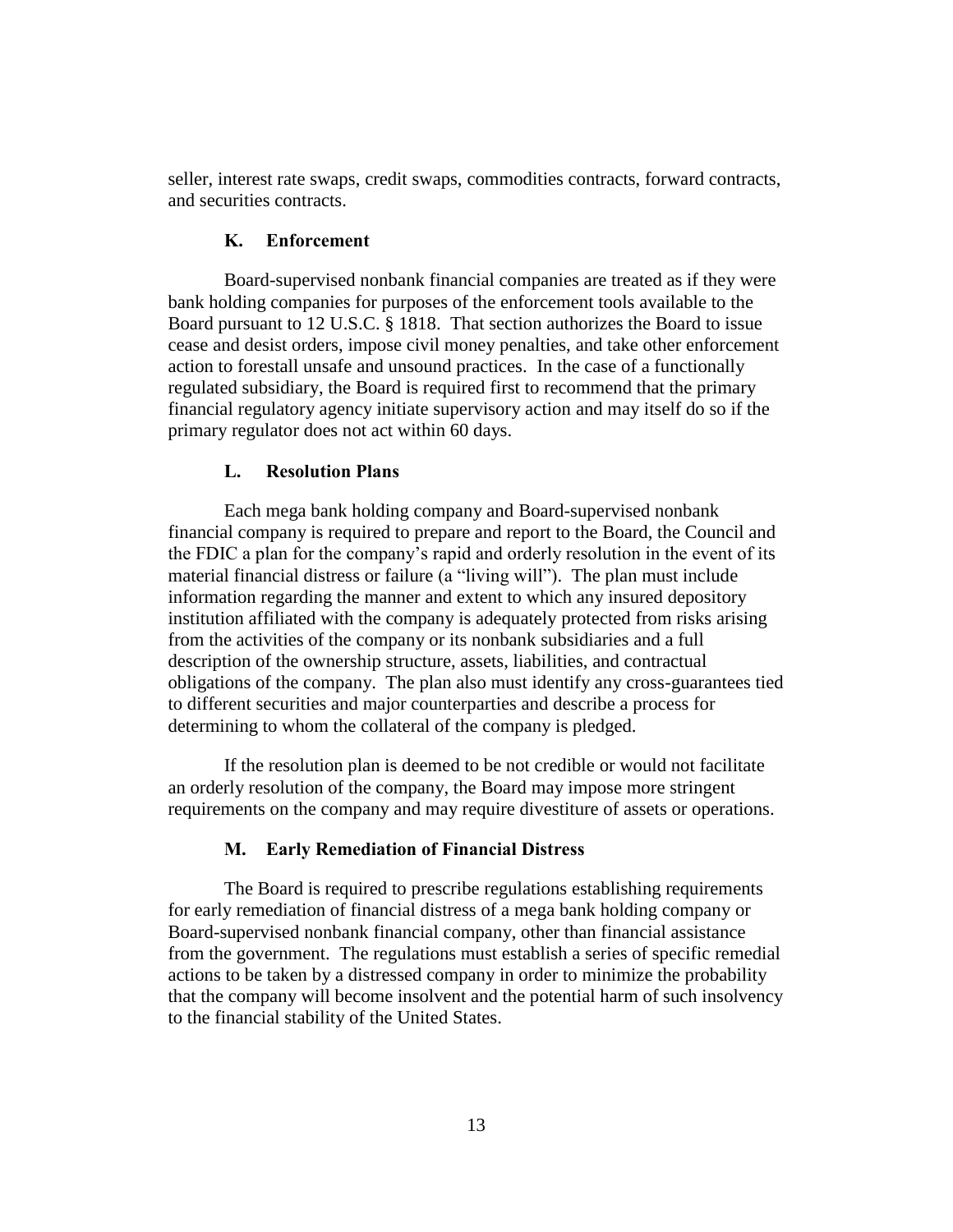# **N. Intermediate Holding Companies**

<span id="page-16-0"></span>Board-supervised nonbank financial companies are not subject to the limitations on nonfinancial activities in section 4 of the BHC Act. If such a company engages in nonfinancial activities, the Board may require the company to establish and conduct all or a portion of its permissible financial activities in or through an intermediate holding company. The Board also may require any Board-supervised nonbank financial company to establish an intermediate holding company if the Board determines it necessary for appropriate supervision of the company's financial activities or to ensure that Board supervision does not extend to the commercial activities of the nonbank company. The Board is required to promulgate regulations to establish criteria for determining when intermediate holding companies will be required.

A company that directly or indirectly controls an intermediate holding company is required to serve as a source of strength to its subsidiary intermediate holding company. The Board may require reports from the parent company of an intermediate holding company solely for purposes of assessing the company's ability to serve as a source of strength to its subsidiary and to enforce compliance.

### **O. Limits on Transactions with Affiliates**

<span id="page-16-1"></span>The Board may promulgate regulations to establish any restrictions or limitations on transactions between an intermediate holding company and its affiliates, or a Board-supervised nonbank financial company and its affiliates, as necessary to prevent unsafe and unsound practices. Such regulations may not restrict or limit any transaction in connection with the bona fide acquisition or lease by an unaffiliated person of assets, goods, or services.

# **P. Limitations on Activities**

<span id="page-16-2"></span>If the Board determines that a mega bank holding company or Boardsupervised nonbank financial company poses a "grave threat" to the financial stability of the United States, the Board may, after a 2/3 vote by the Council, limit the ability of the company to merge with another company, restrict its ability to offer a financial product, require the company to terminate activities, impose conditions, or require the company to sell or transfer assets or off-balance sheet items.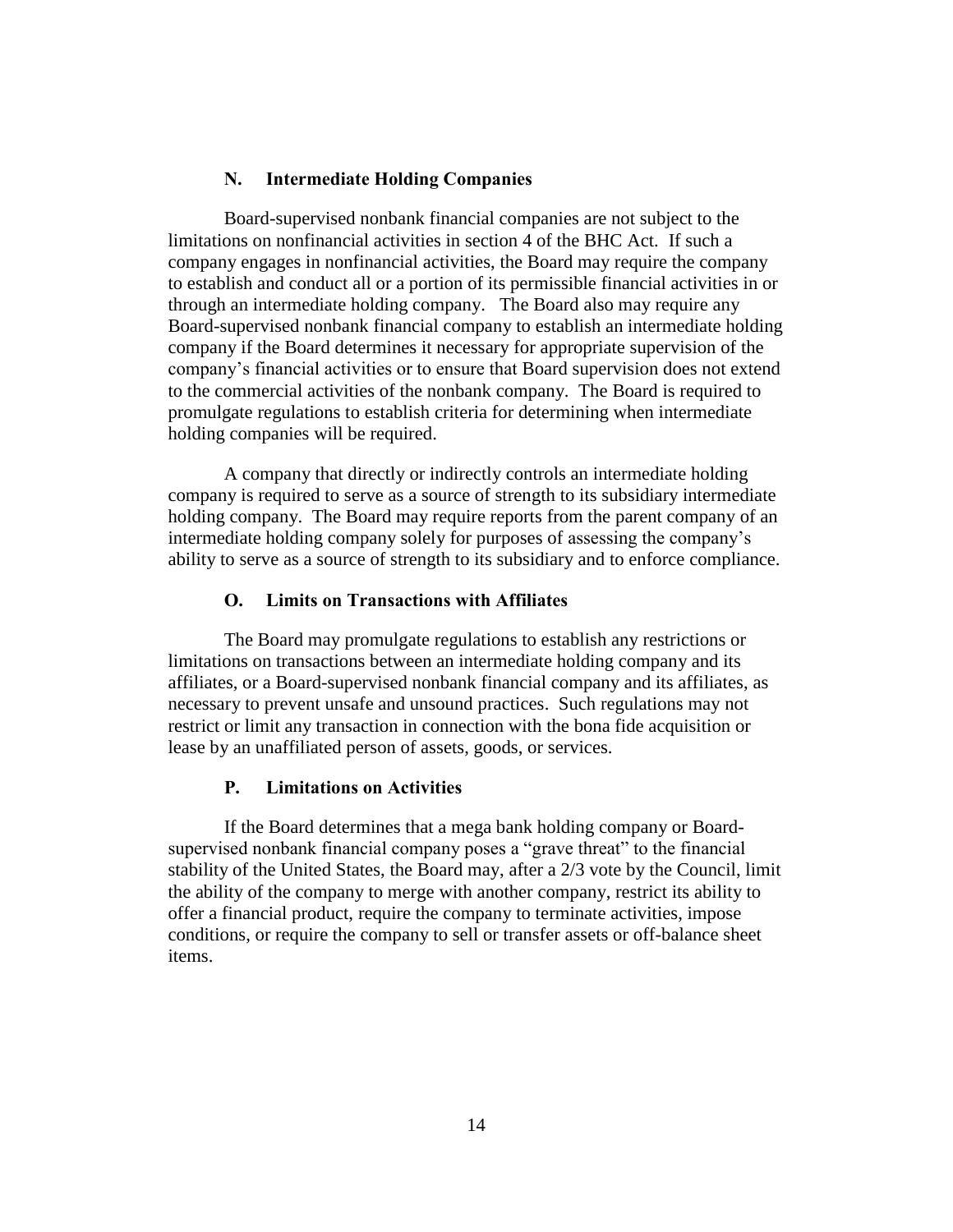## **Q. Acquisitions of Banks**

<span id="page-17-0"></span>A Board-supervised nonbank financial company is treated as a bank holding company for purposes of section 3 of the BHC Act. Consequently, such a company must obtain prior Board approval before acquiring 5 percent or more of the voting shares of a bank (as opposed to 25 percent under prior law). A practical effect of this requirement is that the Change in Bank Control Act will no longer apply to such transactions.

# <span id="page-17-1"></span>**R. Prior Review of Acquisitions**

With respect to activities of the type permissible under section  $4(k)$  of the BHC Act (i.e., nearly all financial activities), a mega bank holding company or Board-supervised nonbank financial company is required to provide written notice to the Board before acquiring any voting shares of any company engaged in such activities having total assets of \$10 billion or more. The Board is required to review the extent to which the proposed acquisition would result in greater or more concentrated risks to global or U.S. financial stability or the U.S. economy.

This requirement does not apply to the acquisition of voting shares in connection with securities underwriting and dealing activities or if the acquisition of shares would be permissible for a national bank or bank holding company without notice (e.g., acquisitions of less than 5 percent of voting shares of a company).

### <span id="page-17-2"></span>**S. Prohibition Against Management Interlocks**

A nonbank financial company supervised by the Board is treated as a bank holding company for purposes of the Depository Institution Management Interlocks Act. No interlocks will be permitted between Board-supervised nonbank financial companies and bank holding companies with \$50 billion in assets or more.

# <span id="page-17-3"></span>**IV. ENHANCED FEDERAL RESERVE SUPERVISORY POWERS**

The Dodd-Frank Act requires that one of the seven Board members be designated as "Vice Chairman for Supervision." This vice chairman is to be responsible for developing policy recommendations for the Board regarding supervision and regulation of depository institution holding companies and other financial firms supervised by the Board, and overseeing the supervision and regulation of such firms.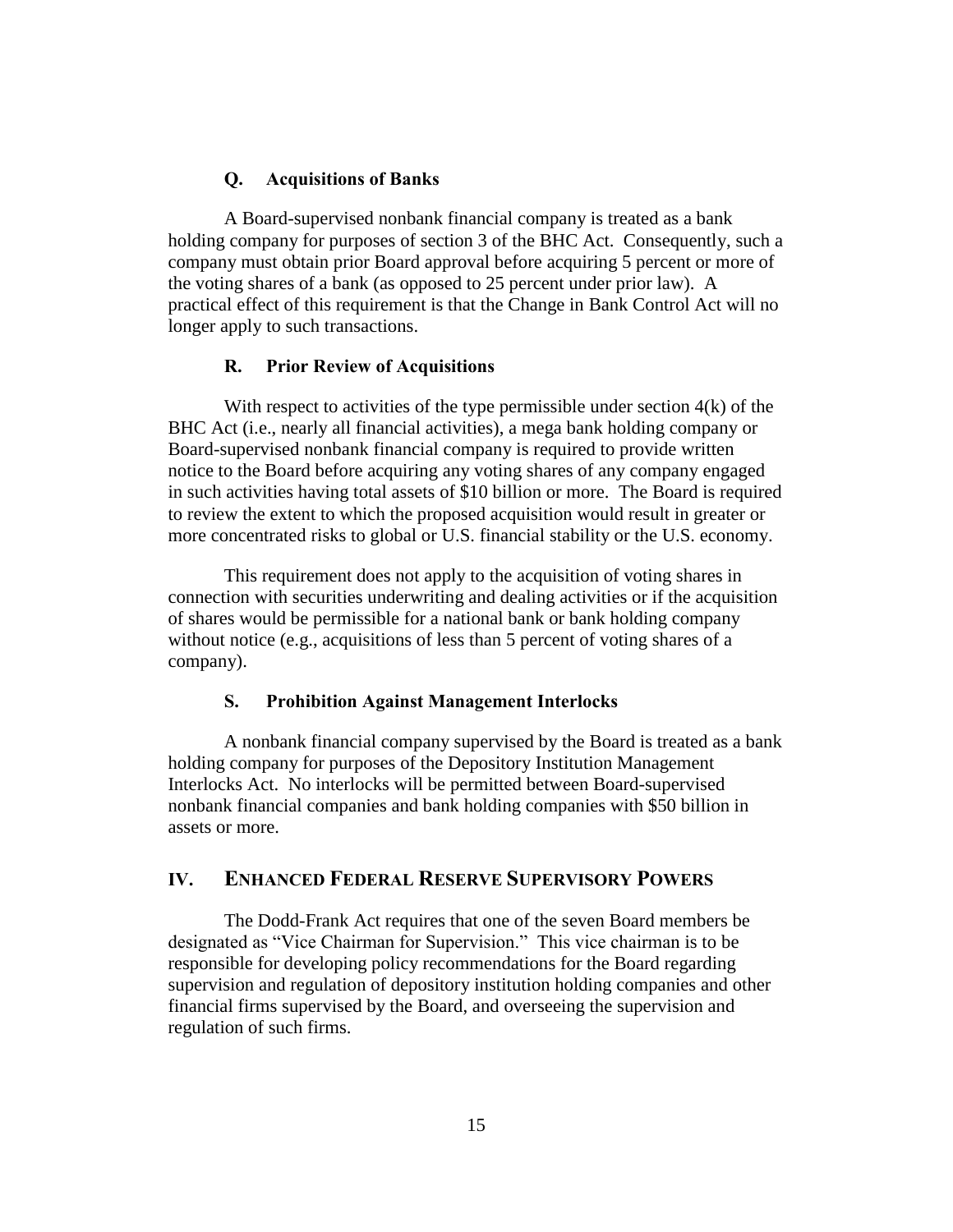In addition to authorizing the Federal Reserve Board to establish more stringent prudential standards for mega bank holding companies and Board supervised nonbank companies, the Dodd-Frank Act enhances the Board's general supervisory authority under the BHC Act.

The Board's examination authority under the BHC Act is significantly broadened and previous limitations on the scope of its examinations are eliminated. The Board may examine any bank holding company and any of its subsidiaries in order to inform the Board of the nature of the operations and financial condition of the company and subsidiaries; the financial, operational, and other risks within the bank holding company system that may pose a threat to the safety and soundness of the company or of any depository institution subsidiary thereof *or the stability of the financial system*; and the bank holding company's internal systems for monitoring and controlling such risks.

The Board also may use the examination process to monitor the compliance of a bank holding company and its subsidiaries with the BHC Act, federal laws that the Board has specific jurisdiction to enforce against the company or subsidiary, and (other than in the case of an insured depository institution or functionally regulated subsidiary), any other applicable provisions of federal law. The Board is required to rely to the fullest extent possible on examination reports made by other federal or state regulators.

The Gramm-Leach-Bliley Act imposed restrictions on the Board's authority to supervise "functionally regulated subsidiaries" of bank holding companies—i.e., securities and insurance subsidiaries for which the SEC or state insurance commissioners are the primary regulators. The Dodd-Frank Act removes many of these restrictions. For example, under the Gramm-Leach-Bliley Act, the Board was authorized to examine a functionally regulated subsidiary only if the Board had reasonable cause to believe that the subsidiary was engaged in activities that posed a material risk to an affiliated depository institution. This limitation has been repealed. Before examining a functionally regulated subsidiary, however, the Board is required to provide reasonable notice to and consult with the primary regulator of the subsidiary and avoid duplication of examinations.

The Dodd-Frank Act also repeals section 10A of the BHC Act which had limited the Board's direct and indirect rulemaking and enforcement authority over functionally regulated subsidiaries. Formerly, section 10A provided that the Board could not prescribe regulations, issue or seek entry of orders, impose restraints, restrictions, guidelines, requirements, safeguards, or standards, or otherwise take any action under or pursuant to any provision of the BHC Act or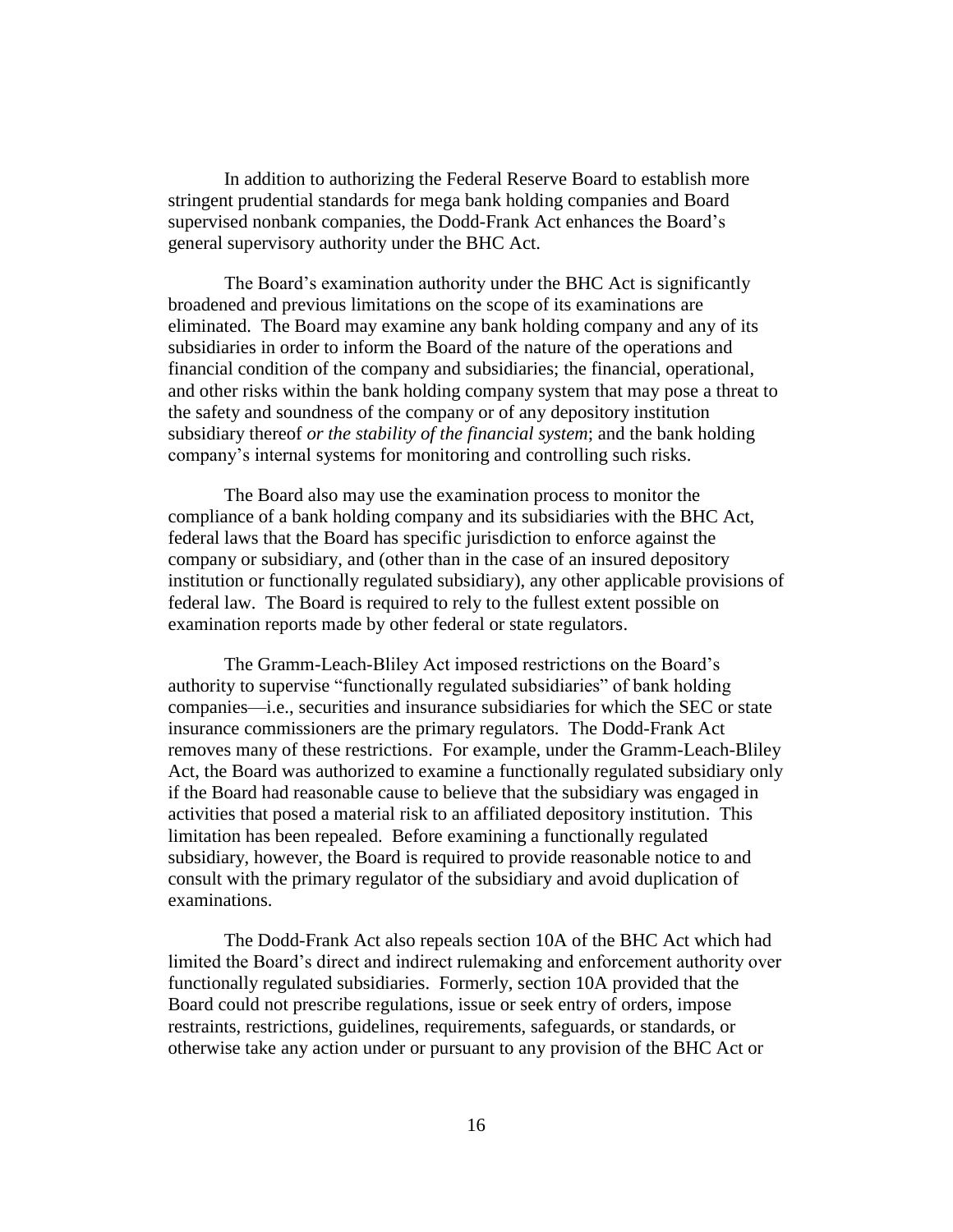12 U.S.C. § 1818 with respect to a functionally regulated subsidiary of a bank holding company, unless certain conditions were met. Among other things, the Board's action had to be necessary to prevent or redress an unsafe or unsound practice or breach of fiduciary duty by such subsidiary that posed a material risk to the financial safety, soundness, or stability of an affiliated depository institution, or the domestic or international payment system. These limitations on the Board's authority have been eliminated. The Board is not required to consult with the primary regulator of a functionally regulated subsidiary before taking enforcement action or adopting a prudential regulation, guideline, or standard (except in the case of a more stringent prudential standard applied to a mega bank holding company or Board supervised nonbank financial company).

The Dodd-Frank Act also authorizes and requires the Board to examine the activities of nonbank subsidiaries of bank holding companies engaged in certain bank-permissible activities (e.g., mortgage banking), with back-up examination and enforcement authority for the primary regulator of the company's lead bank.

# <span id="page-19-0"></span>**V. OTHER AMENDMENTS AFFECTING BHCS**

In addition to strengthening the Board's supervisory and regulatory authority, the Dodd-Frank Act makes other amendments to the BHC Act and other laws affecting bank holding companies and financial companies.

# **A. Additional Approval Factors**

<span id="page-19-1"></span>Among other things, in reviewing an application by a bank holding company to acquire an additional bank under section 3(c), the Board is required to take into consideration "the extent to which a proposed acquisition, merger, or consolidation would result in greater or more concentrated risks to the stability of the United States banking or financial system."

In considering proposals by bank holding companies to engage in activities of a financial nature under section 4(j), the Board is required to take into consideration, in addition to the existing criteria, whether performance of the activity by the bank holding company can reasonably be expected to produce public benefits that are outweighed by "risk to the stability of the United States banking or financial system."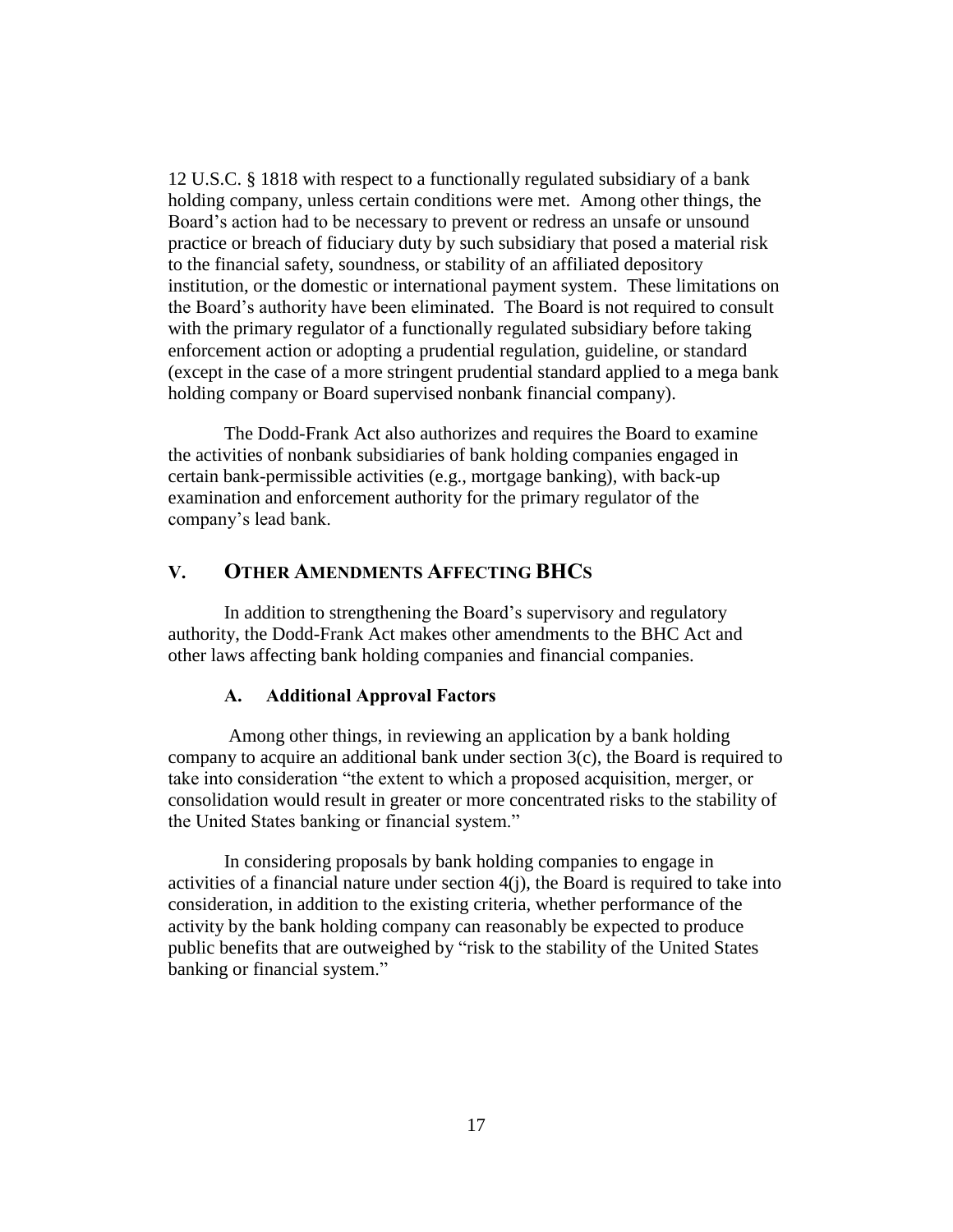# **B. Concentration Limits**

<span id="page-20-0"></span>The Dodd-Frank Act amends the BHC Act to provide that a financial company may not merge or consolidate with another company if the total consolidated liabilities of the acquiring financial company upon consummation would exceed 10 percent of the aggregate consolidated liabilities of all financial companies. This limit applies to mergers among depository institutions, companies that control depository institutions, Board-supervised nonbank financial companies, and foreign banks with respect to their U.S. liabilities.

The concentration limit is based not on deposits but "liabilities" defined to mean (for a U.S. firm) the total risk-weighted assets of the financial company, as determined under the risk-based capital rules applicable to bank holding companies (as adjusted to reflect exposures that are deducted from regulatory capital) less the total regulatory capital of the financial company under the riskbased capital rules applicable to bank holding companies. A definition to be determined by Board regulation will apply to foreign companies, insurance companies, and Board-supervised nonbank financial companies.

The concentration limit generally will not apply to acquisitions of banks in danger of default, FDIC-assisted acquisitions, or acquisitions that would result in a *de minimis* increase in the liabilities of the financial company.

The Council is required to complete a study and make recommendations concerning the extent to which the concentration limit would affect financial stability, moral hazard in the financial system, the efficiency and competitiveness of U.S. financial firms and financial markets, and the cost and availability of credit and other financial services to households and businesses in the United States.

## **C. Prior Approval for Large Acquisitions**

<span id="page-20-1"></span>The Dodd-Frank Act further amends the BHC Act to provide that a financial holding company must obtain Board approval before acquiring a company engaged in financial activities under section 4(k) in any transaction in which the total consolidated assets to be acquired exceed \$10 billion.

### **D. Well-Capitalized and Well-Managed Requirement**

<span id="page-20-2"></span>The BHC Act is further amended to require a bank holding company that elects to become a financial holding company to remain well-capitalized and well-managed. Currently, this requirements applies only to a bank holding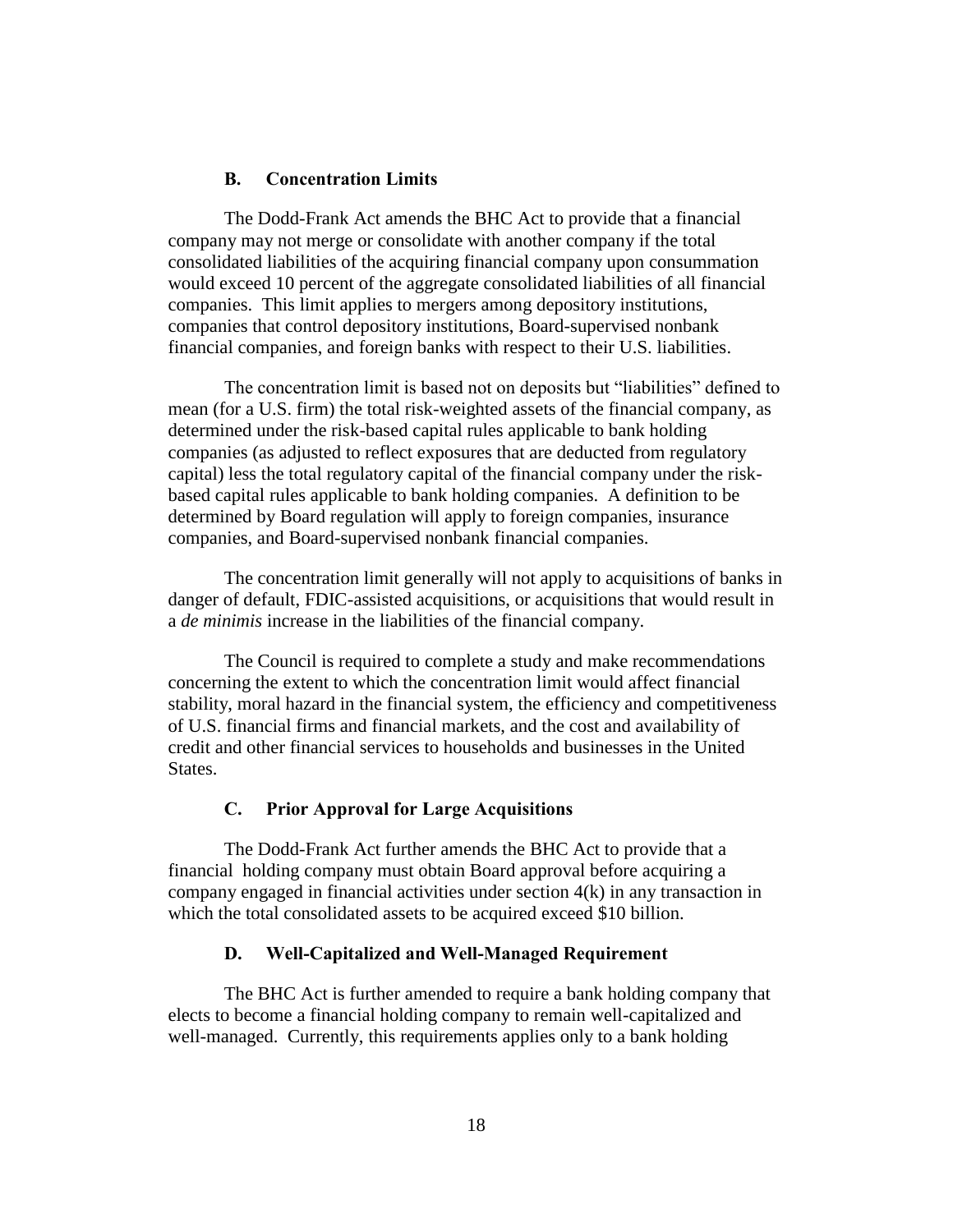company's subsidiary depository institutions. The Dodd-Frank Act also adds a requirement that a bank holding company seeking to acquire shares of a bank located outside of the company's home state must be well-capitalized and wellmanaged.

### **E. New Supervisory Fees and Assessments**

<span id="page-21-0"></span>The Dodd-Frank Act amends the Federal Reserve Act to require the Board to collect a total amount of assessments, fees, or other charges from mega bank holding companies, S&L holding companies, and Board-supervised nonbank financial companies that is equal to the total expenses the Board estimates are necessary or appropriate to carry out its supervisory and regulatory responsibilities with respect to such companies.

## <span id="page-21-1"></span>**F. Source of Strength Requirement**

The Federal Deposit Insurance Act is amended to obligate the Federal Reserve Board to require bank holding companies and savings and loan holding companies to serve as a source of financial strength for any of their depository institution subsidiaries. The Board is authorized to require such a company to submit reports for the purpose of assessing the ability of the company to comply with the source of strength requirement and enforcing compliance with the requirement. The term "source of financial strength" is defined to mean the ability of a company that directly or indirectly owns or controls an insured depository institution to provide financial assistance to the institution in the event of the institution's "financial distress."

#### **G. Limits on Companies That Cease To Be BHCs**

<span id="page-21-2"></span>The Act limits the ability of certain bank holding companies to avoid continued supervision by the Federal Reserve Board. The limits apply to any company that was a bank holding company with total consolidated assets of \$50 billion or more as of January 1, 2010, and that received financial assistance under the Capital Purchase Program established pursuant to the Troubled Asset Relief Program (TARP) authorized by the Emergency Economic Stabilization Act of 2008. Such companies could include Goldman Sachs and Morgan Stanley, for example, but apparently not Merrill Lynch inasmuch as it did not become a bank holding company but rather a subsidiary of a bank holding company.

Any such company that ceases to be a bank holding company, and any successor company, will be treated as a Board-supervised nonbank financial company. The company may appeal its treatment as such with the Financial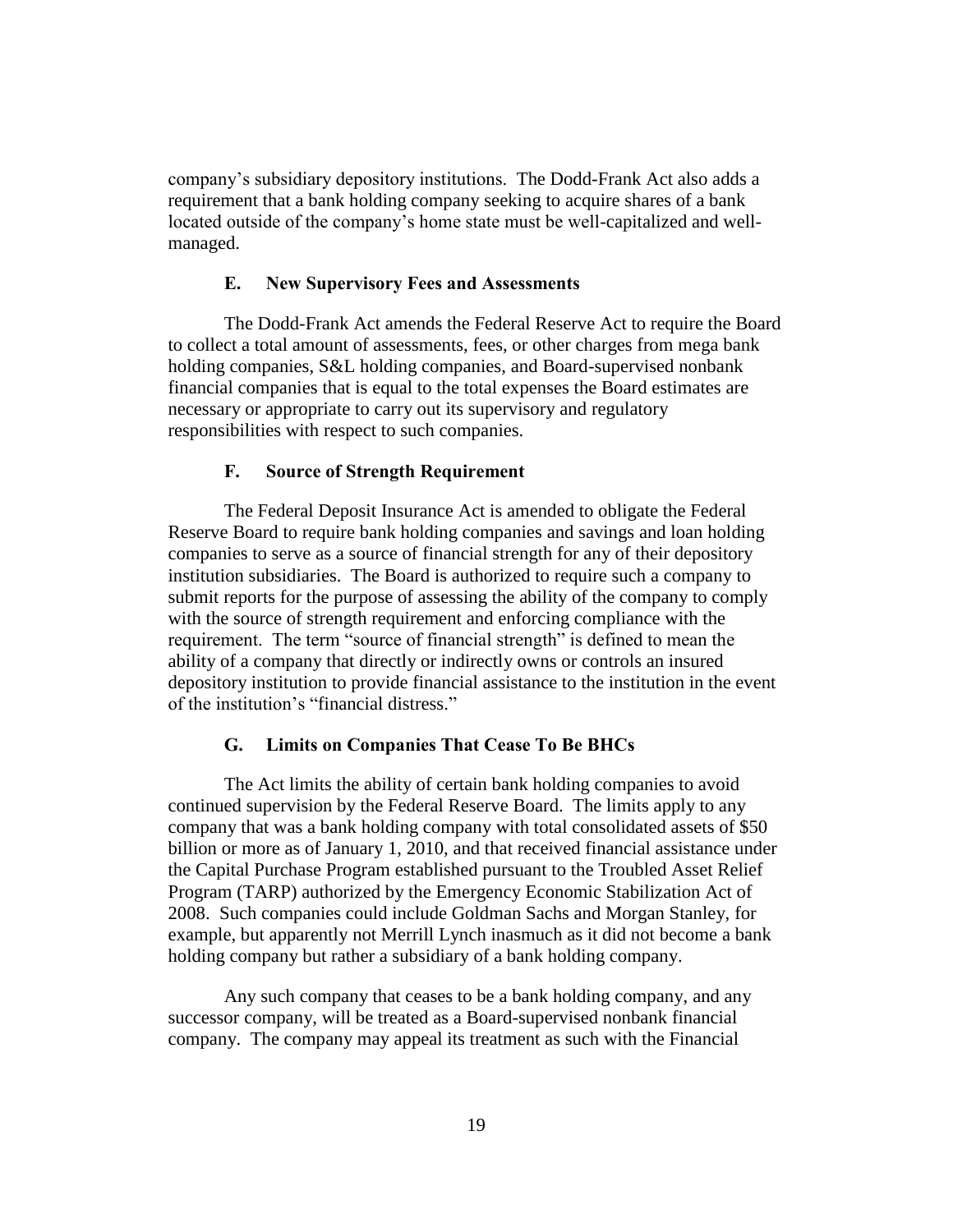Stability Oversight Council. If the Council denies the appeal, the Council is required to review its determination annually, suggesting that Congress did not intend the restriction to be perpetual.

#### **H. Moratorium on Nonbank Banks**

<span id="page-22-0"></span>The Dodd-Frank Act imposes a 3-year moratorium on new applications for FDIC insurance and Change in Bank Control Act notices for industrial banks, credit card banks, and trust banks that are exempt from the definition of "bank" under the BHC Act and owned by a commercial firm.

A company is a "commercial firm" if the annual gross revenues derived by the company and all of its affiliates from activities that are financial in nature represent less than 15 percent of the consolidated annual gross revenues of the company.

The Government Accountability Office is required to conduct a study to determine whether it is necessary, in order to strengthen the safety and soundness of institutions or the stability of the financial system, to eliminate the exemptions for nonbank banks—including savings associations—under the BHC Act. With respect to savings associations, the GAO is required to determine the adequacy of the federal bank regulatory framework applicable to such institutions and evaluate the potential consequences of subjecting such institutions to the requirements of the BHC Act, including with respect to the availability and allocation of credit, the stability of the financial system and the economy, the safe and sound operation of such institutions, and the impact on the types of activities in which such institutions and their holding companies may engage.

# <span id="page-22-2"></span><span id="page-22-1"></span>**VI. CAPITAL REQUIREMENTS**

# **A. Countercyclical Capital Rules**

The Dodd-Frank Act amends the BHC Act to specifically authorize the Board to issue orders and regulations relating to bank holding company capital requirements. The Board previously did not have such explicit authority. In adopting such rules, the Board is required to make the capital requirements countercyclical so that the amount of required capital increases in times of economic expansion and decreases in times of economic contraction, consistent with the company's safety and soundness.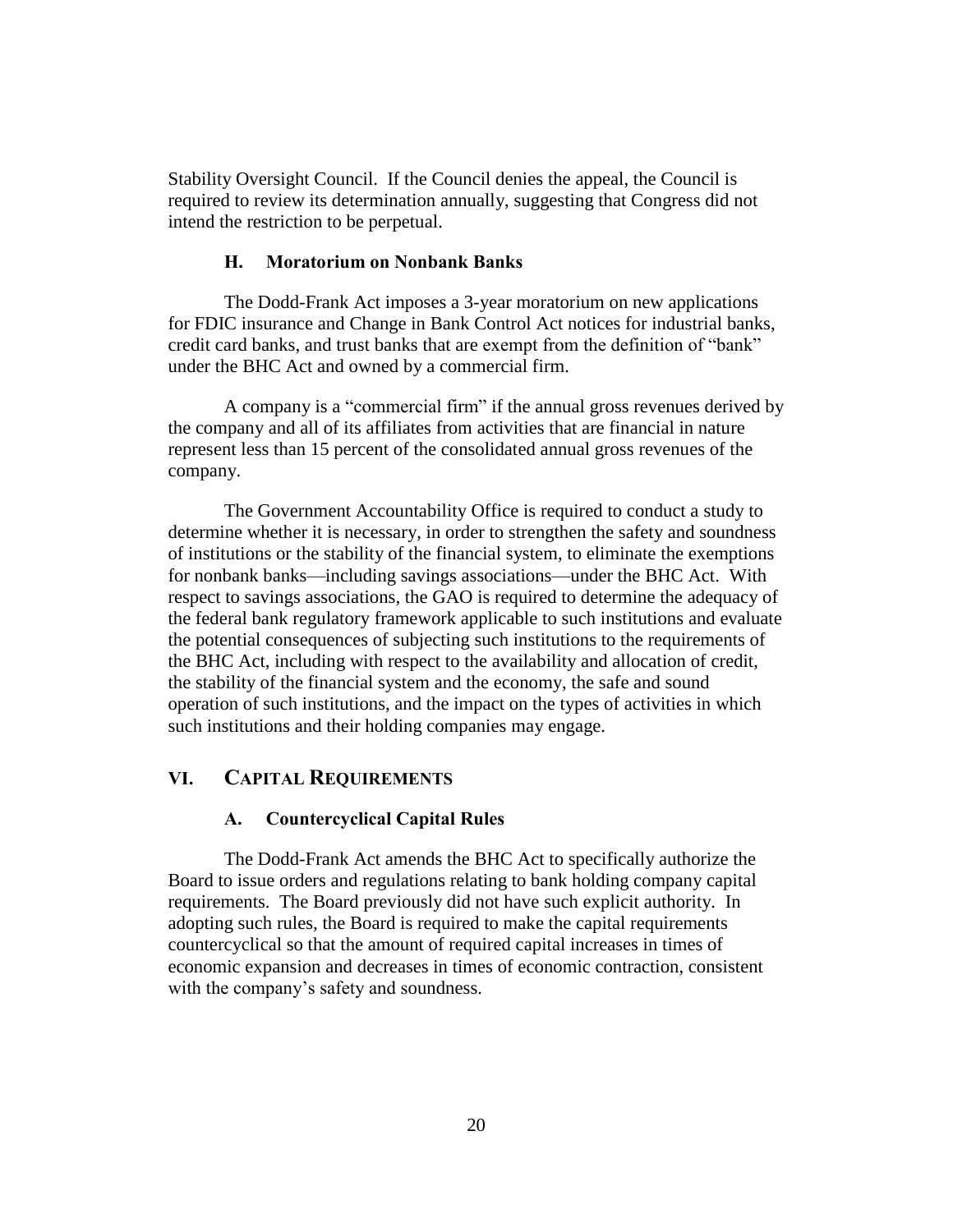# **B. Risk-Based Capital and Leverage Limits**

<span id="page-23-0"></span>The Board is required to establish risk-based capital requirements and leverage limits for mega bank holding companies and Board-supervised nonbank financial companies unless the Board determines that such requirements are "not appropriate" for a company because of the structure or activities of such company "such as investment company activities or assets under management." If the Board determines not to impose such requirements, the Board nevertheless must apply "other" standards that result in "similarly stringent risk controls." The Act does not elaborate on what "other" standards the Board is required to apply that would result in similarly stringent risk controls.

# **C. Minimum Leverage and Activity Risk Capital**

<span id="page-23-1"></span>The Act also requires the Board and other federal banking agencies (FDIC and OCC) to establish minimum leverage capital requirements and risk-based capital requirements applicable on a consolidated basis to depository institutions, depository institution holding companies, and Board-supervised nonbank financial companies. The minimum requirements may not be less than the preexisting leverage and risk-based capital requirements generally applicable to banks. Trust preferred and cumulative preferred securities are excluded from Tier 1 capital.

In addition, the banking agencies are required to develop capital requirements for depository institutions, depository institution holding companies, and Board-supervised nonbank financial companies that address "the risks that the activities of such institutions pose, not only to the institution engaging in the activity, but to other public and private stakeholders in the event of adverse performance, disruption, or failure of the institution or the activity." The rules must address at a minimum risks arising from significant derivatives activities, securitized products purchased and sold, securities borrowing and lending, and repurchase agreements and reverse repurchase agreements; concentrations in assets for which the values presented in financial reports are based on models rather than historical cost or prices deriving from deep and liquid two-way markets; and concentrations in market share for any activity that would substantially disrupt financial markets if the institution is forced to unexpectedly case the activity.

It is unclear how these capital requirements will be reconciled with the other mandated capital requirements. It also is unclear how they will apply to Board supervised nonbank financial companies. The literal language of the Act appears to require the agencies to act jointly in establishing the capital rules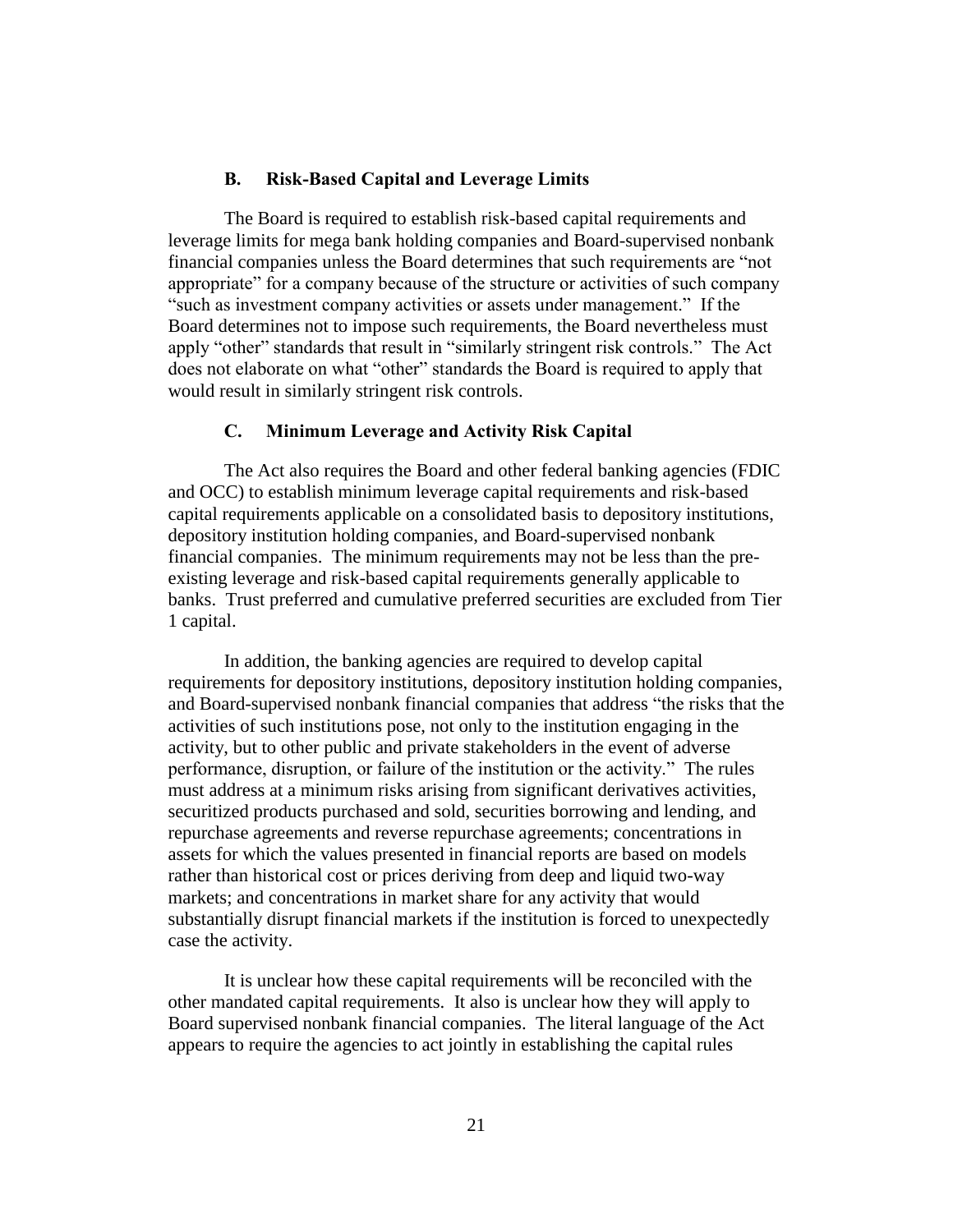without differentiating among depository institutions, bank holding companies, and nonbank financial companies.

<span id="page-24-0"></span>It also is unclear how the capital mandates of the Dodd-Frank Act will relate to the proposed changes in the Basel capital framework currently under consideration.

# **D. Contingent Capital**

The Financial Stability Oversight Council is required to conduct a study of the feasibility, benefits, costs, and structure of a contingent capital requirement for Board-supervised nonbank financial companies and large bank holding companies. The study must include:

- An evaluation of the degree to which such requirement would enhance the safety and soundness of companies subject to the requirement, promote financial stability, and reduce risks to U.S. taxpayers;
- An evaluation of the characteristics and amount of contingent capital that should be required;
- An analysis of potential prudential standards that should be used to determine whether the contingent capital of a company would be converted to equity in times of financial stress;
- an evaluation of the costs to companies, the effects on the structure and operation of credit and other financial markets, and other economic effects of requiring contingent capital;
- an evaluation of the effects of such requirement on the international competitiveness of companies subject to the requirement and the prospects for international coordination in establishing such requirement; and
- recommendations for implementing regulations.

The Council may recommend that the Board require any Board-supervised nonbank financial company or large bank holding company to maintain a minimum amount of contingent capital that is convertible to equity in times of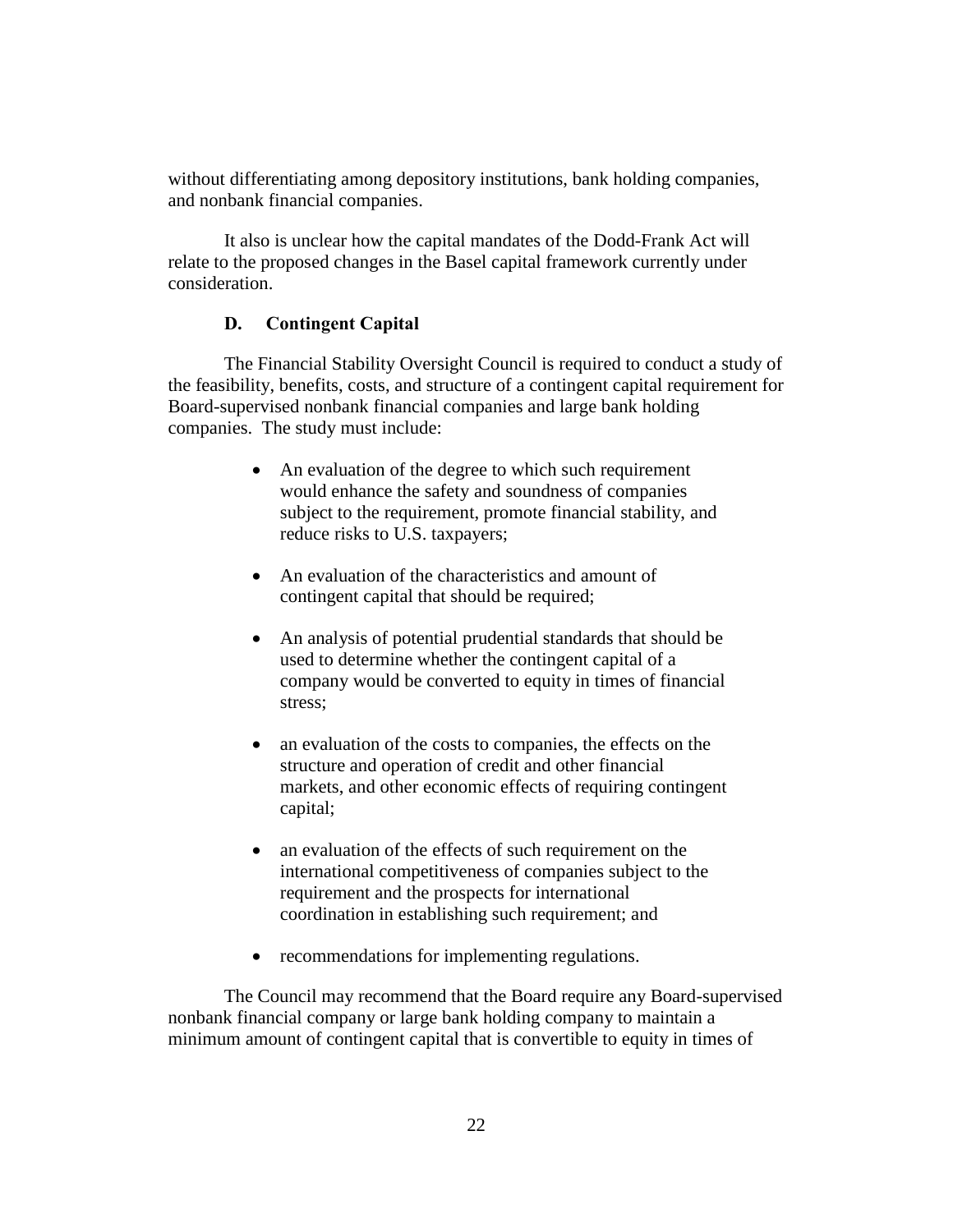financial stress. In adopting any contingent capital requirement, the Board is required to consider the results of the Council's study and other factors.

In addition, the Comptroller General, in consultation with the banking agencies, is required to study the use of hybrid capital instruments as a component of Tier 1 capital for banks and bank holding companies.

# <span id="page-25-0"></span>**VII. LIMITS ON PROPRIETARY TRADING AND HEDGE FUNDS**

The Dodd-Frank Act adds a new section to the BHC Act to prohibit certain proprietary trading activities by bank holding companies, insured depository institutions and their affiliates (referred to as "banking entities"). This provision has been called the "Volcker Rule" after the former Federal Reserve Board chairman who urged its adoption.

"Proprietary trading" is defined to mean "engaging as a principal for the trading account" of the banking entity or financial company "in any transaction to purchase or sell, or otherwise acquire or dispose of, any security, any derivative, any contract of sale of a commodity for future delivery, any option on any such security, derivative, or contract, or any other security or financial instrument" that the regulators may by rule determine. The term "trading account" is defined as "any account used for acquiring or taking positions in securities and instruments . . . principally for the purpose of selling in the near term (or otherwise with the intent to resell in order to profit from short-term price movements)" and any other account determined by the regulators.

The Board and the other federal agencies, along with the SEC and CFTC, are required to adopt regulations to implement the prohibition with respect to institutions for which they are the primary regulators. An extended period of time is allowed for compliance.

The agency regulations must take into consideration the results of a study and recommendations by the Financial Stability Oversight Council. The Council is required to make recommendations for implementation so as to: promote and enhance the safety and soundness of banking entities, protect taxpayers and consumers and enhance financial stability, limit the inappropriate transfer of federal subsidies from insured institutions to unregulated entities, reduce conflicts of interest, limit activities that create undue risk or loss, and accommodate the business of insurance within an insurance company.

Certain activities are exempted from the proprietary trading prohibition, including: the purchase and sale of obligations of the United States or any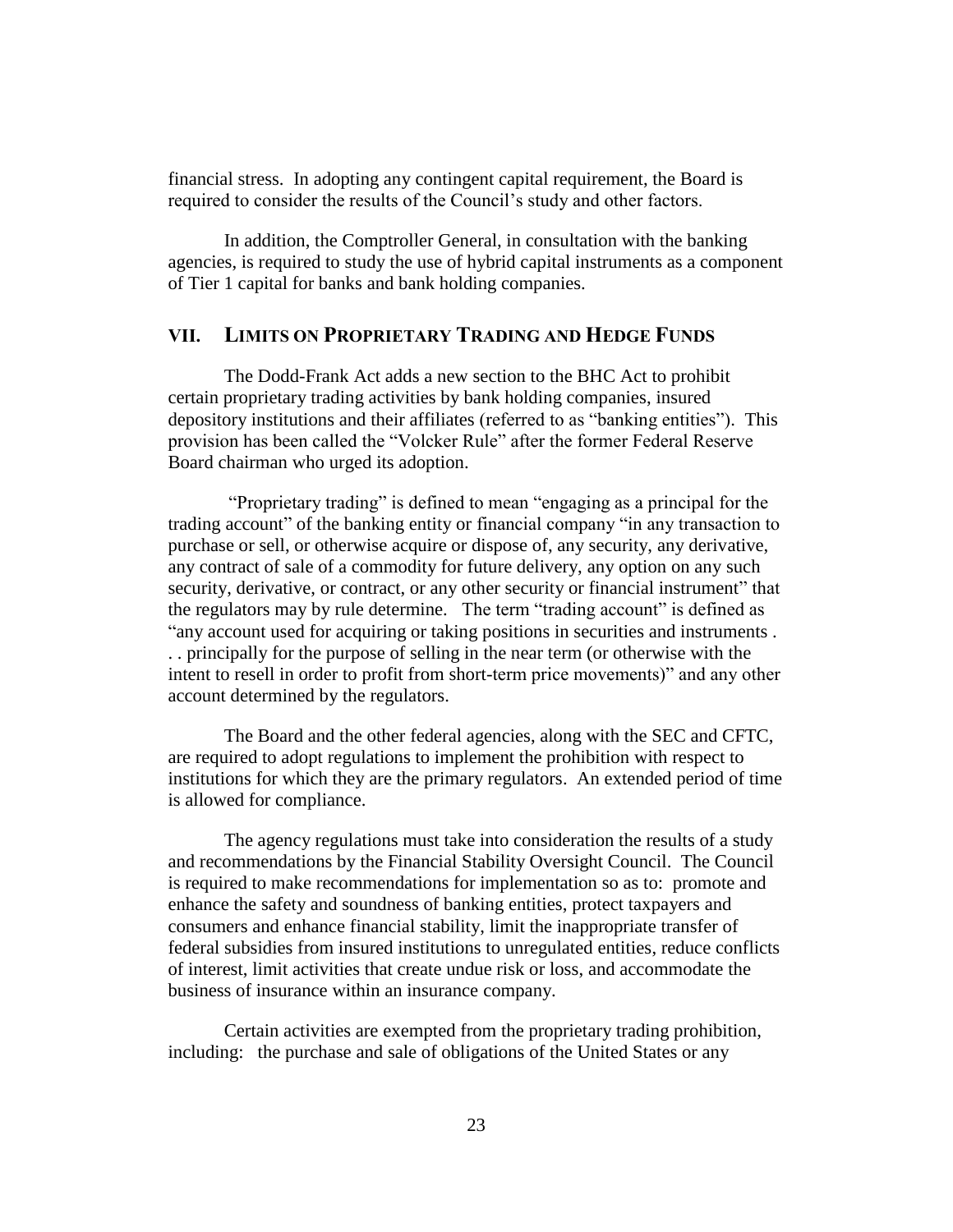agency thereof or instruments issued by specified Government sponsored-entities, certain securities in connection with underwriting or market-making related activities, risk-mitigating hedging activities, certain customer-driven transactions, investments in small business investment companies, and certain investment activities of insurance companies.

The Dodd-Frank Act also generally prohibits bank holding companies, depository institutions, and their affiliates from sponsoring or retaining any equity, partnership, or other ownership interest in a hedge fund or a private equity fund, with certain exceptions. Such activities are permissible only if the banking entity provides bona fide fiduciary or investment advisory services, the fund is organized and offered only in connection with such services and only to persons who are customers of such services of the banking entity, the entity does not retain an interest in the fund except for a *de minimis* investment and complies with certain restrictions, the banking entity does not directly or indirectly guarantee or assume the obligations or performance of the hedge fund or private equity fund, the banking entity does not share the same name, no director of the banking entity retains an interest in the fund, and certain disclosure requirements are met.

In no case may a banking entity's investment exceed 3 percent of the total ownership interests of the fund (after one year after the fund is established) and a banking entity's aggregate interests in all such funds may not exceed 3 percent of its Tier 1 capital. For capital purposes, the banking entity must deduct the aggregate amount of its outstanding investments in hedge funds and private equity funds from its assets and tangible equity, and the amount of the deduction shall increase commensurate with the leverage of the hedge fund or private equity fund.

The Volcker Rule does not impose prohibitions on Board-supervised nonbank financial companies but does require that they be subject to additional capital requirements with respect to proprietary trading and hedge fund and private equity fund activities.

# <span id="page-26-0"></span>**VIII. SAVINGS AND LOAN HOLDING COMPANIES**

The bill transfers supervisory responsibility for savings and loan holding companies to the Federal Reserve from the Office of Thrift Supervision (which is abolished). In addition, the bill significantly enhances the Board's supervisory authority over such companies.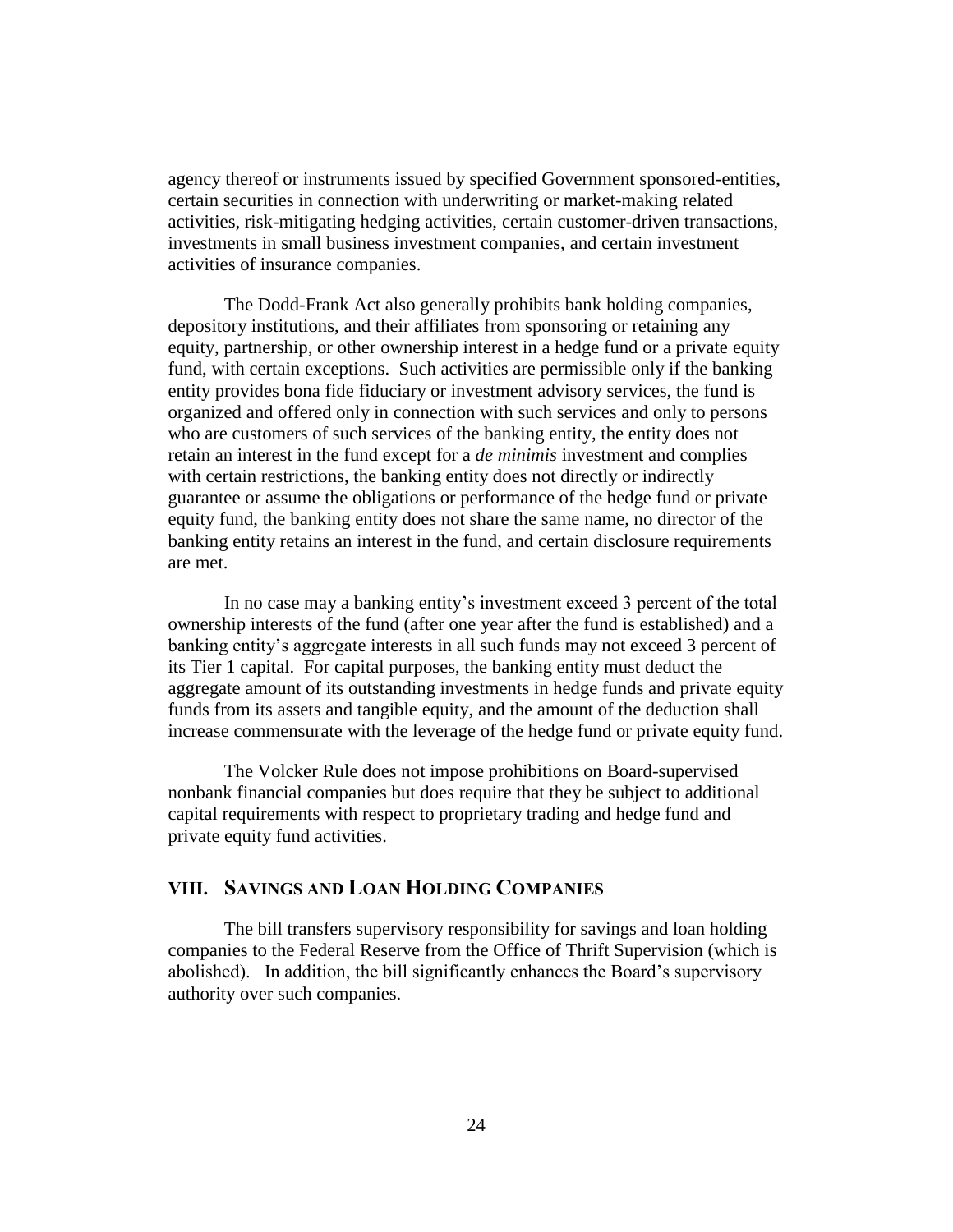Among other things, the Board may examine a savings and loan holding company and each subsidiary of such a company in order to inform the Board of the nature of the operations and financial condition of the company and its subsidiaries. Board examiners may assess the financial, operational, and other risks within the savings and loan holding company system that may pose a threat to the safety and soundness of the company or of any depository institution subsidiary of the company or the stability of the U.S. financial system. Board examiners may evaluate the company's systems for monitoring and controlling risks and may monitor the company's compliance with the BHC Act and other laws (other than in the case of a depository institution or functionally regulated subsidiary).

A unitary S&L holding company operating under existing law with grandfather rights as to its nonfinancial activities may be required to conducts its financial activities in an intermediate holding company if the Board determines that an intermediate holding company is necessary for the appropriate supervision of its financial activities or to ensure that supervision by the Board does not extend to the activities of such company that are not financial activities. Such an intermediate holding company will be supervised as a savings and loan holding company. A grandfathered unitary S&L holding company that controls an intermediate holding company must serve as a source of strength to the intermediate company.

The Government Accountability Office is required to complete a study of whether it is necessary in the interests of safety and soundness and financial stability to eliminate the exemption for savings associations from the definition of "bank" in the Bank Holding Company Act. If savings associations lose their exempt status under the BHC Act, their parent companies would become subject to the Act, presumably making obsolete the S&L holding company regulatory regime.

The GAO study is required to evaluate the adequacy of the federal bank regulatory framework applicable to such institutions, including any restrictions that apply to transactions between an institution, the holding company of the institution, and any other affiliate of the institution (including limitations on affiliate transactions or cross-marketing). The GAO must evaluate the potential consequences of subjecting the institutions to the requirements of the BHC Act, including the impact on the availability and allocation of credit, the stability of the financial system and the economy, the safe and sound operation of such institutions, and the impact on the types of activities in which such institutions, and the holding companies of such institutions, may engage.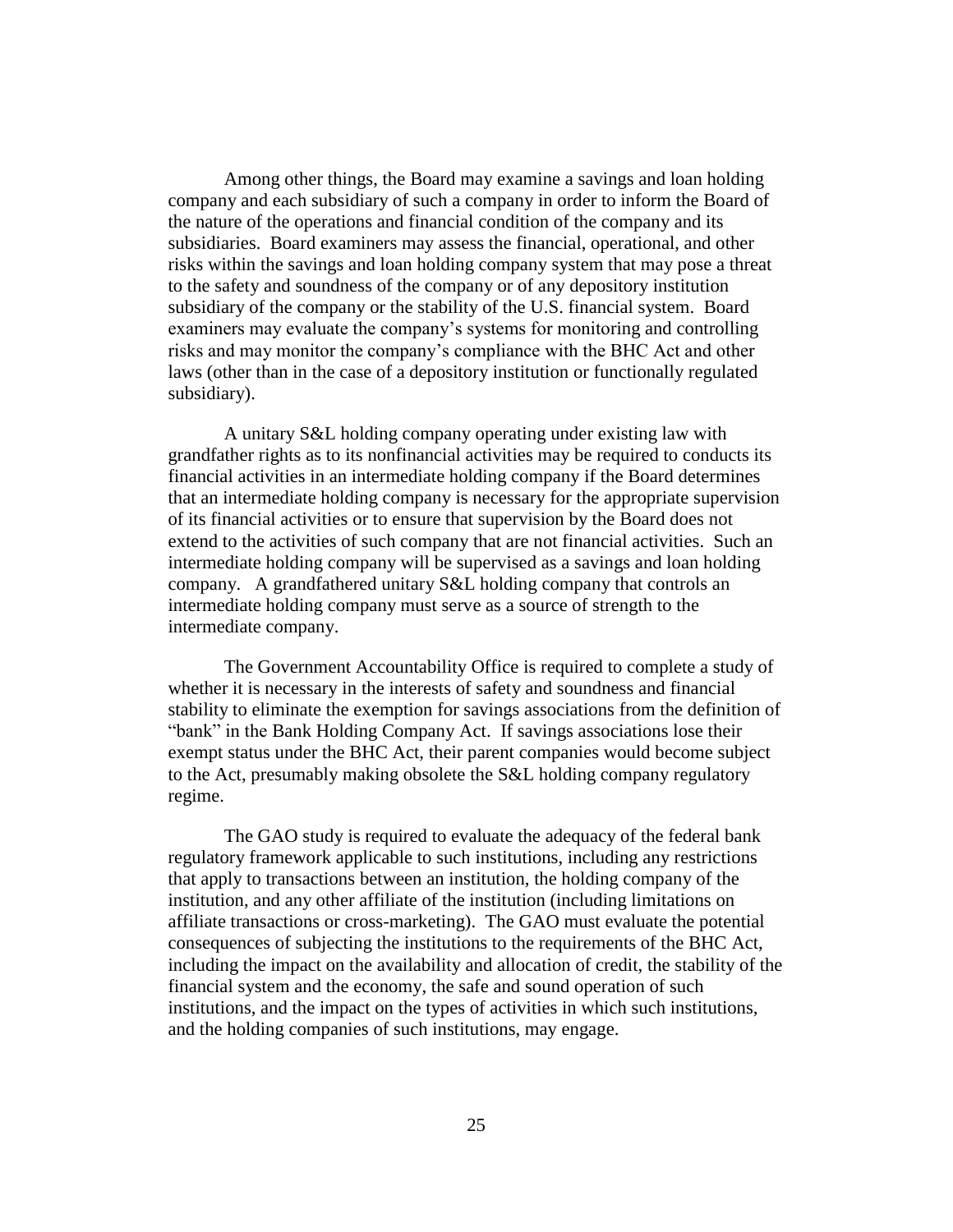# <span id="page-28-0"></span>**IX. SECURITIES HOLDING COMPANIES**

The Dodd-Frank Act creates a new entity called a "securities holding company" that may elect to be supervised by the Federal Reserve Board. A "securities holding company" is defined to mean a company that owns or controls one or more brokers or dealers registered with the SEC and the associated persons of such a company. The term does not include an insured bank or its affiliates, a Board-supervised nonbank financial company, or certain other institutions.

The purpose of this provision is to provide a means for U.S. securities firms to satisfy requirements in the European Union and elsewhere that financial firms be subject to consolidated supervision as a condition to operating there. Previously, the SEC was recognized as a consolidated supervisor for U.S. securities firms but the SEC ended its so-called "consolidated supervised entity" program in 2008 after the collapse or near-collapse of all of the major nonbankaffiliated Wall Street broker-dealers. The Dodd-Frank Act specifically repealed the provision in the Gramm-Leach-Bliley Act that had authorized so-called "investment bank holding companies" to operate under consolidated supervision of the SEC.

Under the Dodd-Frank Act, a securities holding company may elect to be supervised by the Board if it is required by a foreign regulator or by foreign law to be subject to comprehensive consolidated supervision as a condition to operating in a foreign country. Such a company may register with the Board and will become subject to comprehensive consolidated supervision by the Board. The Board is required to collect information and reports from such companies and to impose capital requirements and risk management standards. The Board may examine such a company and take enforcement actions as appropriate.

Except as the Board may provide, a supervised securities holding company will be subject to the BHC Act in the same manner and to the same extent as a bank holding company, except that such a company will not be deemed to be a bank holding company for purposes of the Act's section 4 restrictions on nonbanking activities.

# <span id="page-28-1"></span>**X. RESOLUTION PROCESS FOR FINANCIAL COMPANIES**

The Dodd-Frank Act establishes a new resolution system for failing bank holding companies, Board-supervised nonbank financial companies, and other companies engaged in financial activities, including broker-dealers.